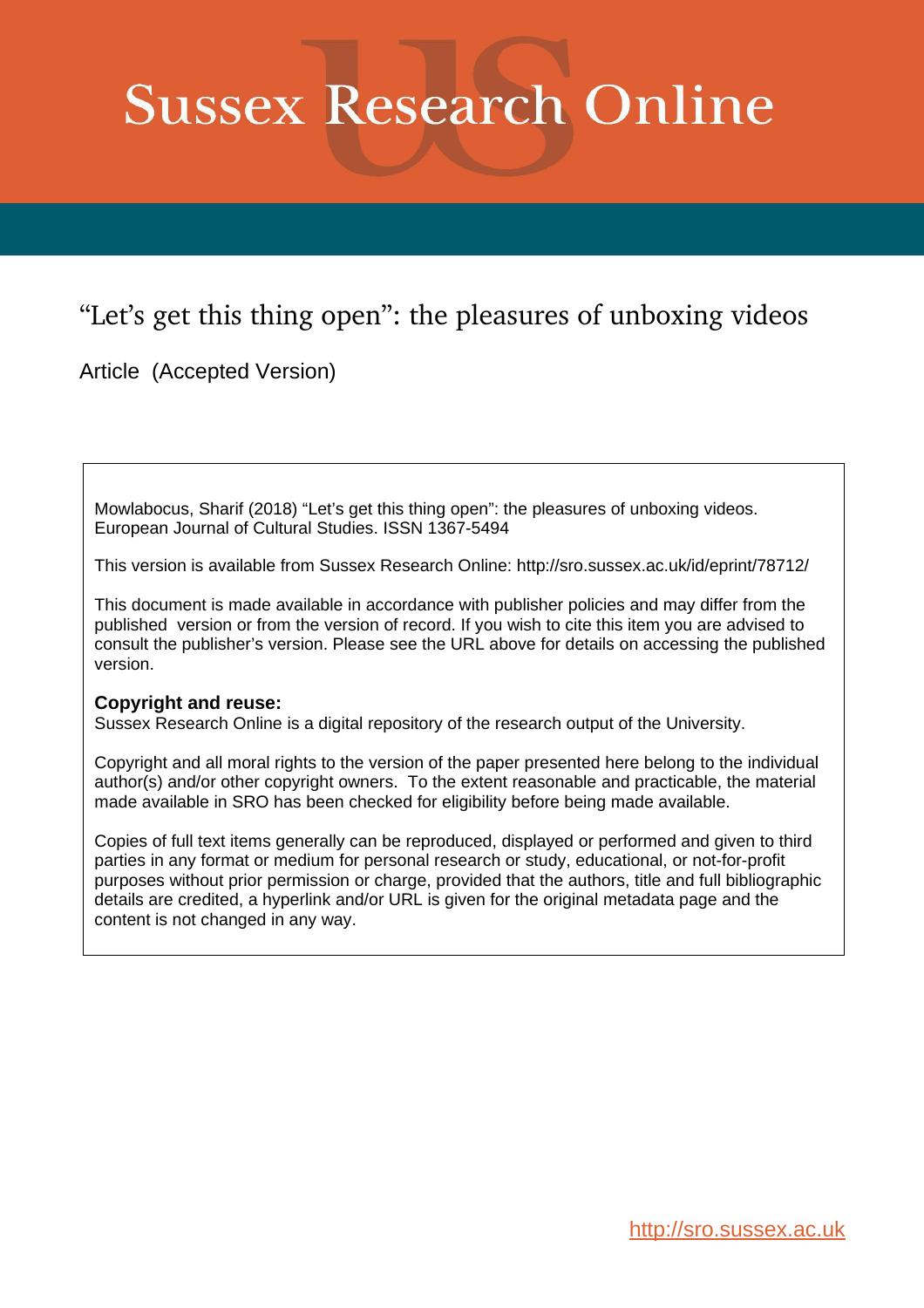**"Let's get this thing open": The pleasures of unboxing videos.** 

#### **Abstract**

Digital videos depicting the unboxing of new objects have become a lucrative revenue stream in the YouTube economy, and are beginning to attract critical interest from media scholars. Much of this work focuses on the economic and regulatory dimensions of this new digital form, but little has been written regarding the texts themselves, or the pleasures they offer viewers. In this article, I contribute to recent scholarship on YouTube genres, by perform a critical 'unboxing' of this digital form. Following a brief introduction to this phenomenon, in which I outline the key narrative tropes found in these videos, I unpack the affective intensities and tactile pleasures that structure these texts, in order to consider how and why unboxing has become so popular.

**Keywords**: Unboxing; YouTube; Smartphones; Affect; Haptic Visuality; Touch; Technology.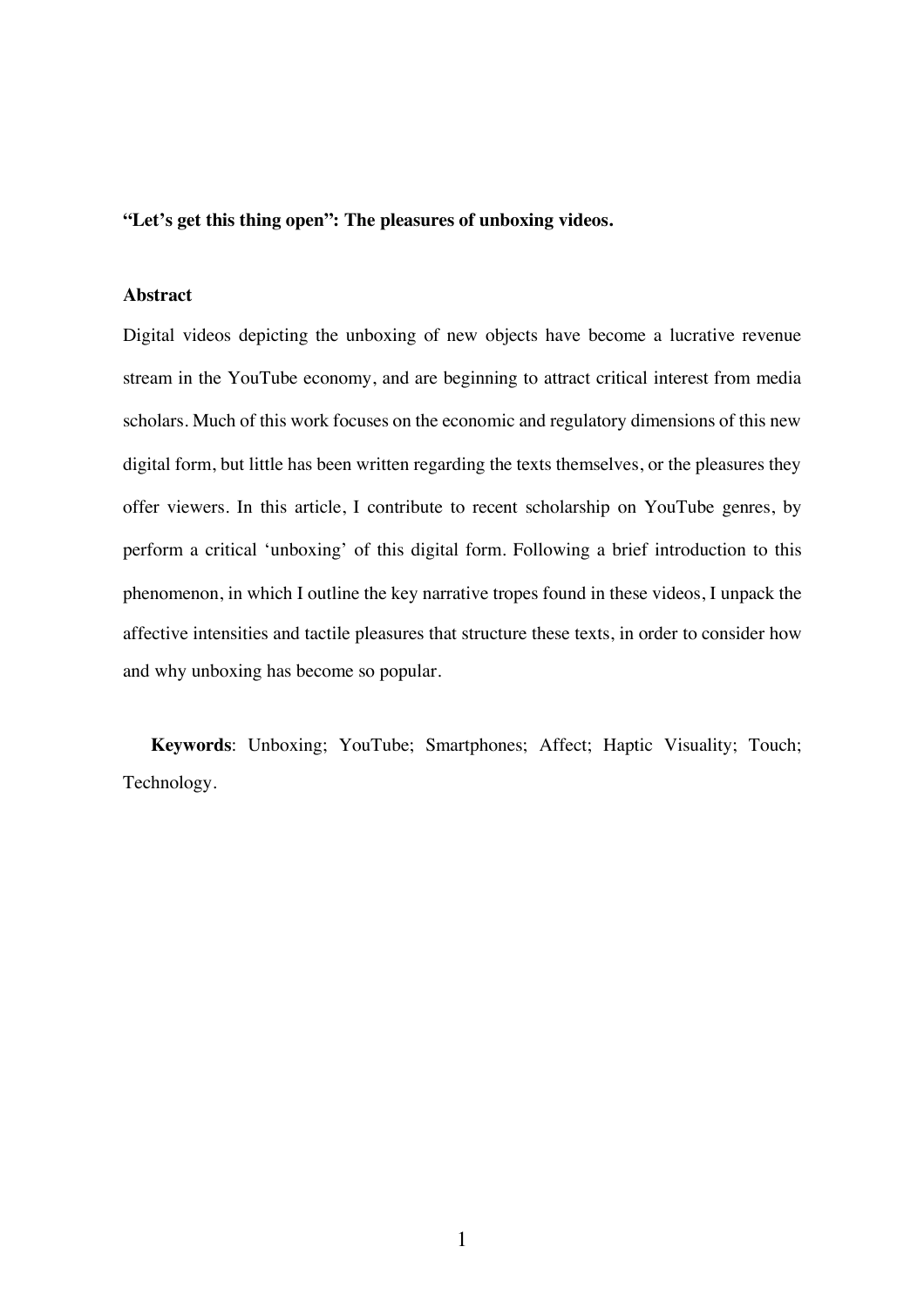In 2006, Aradius Media Network<sup>1</sup> posted a 90 second video showing the unpackaging of a new mobile phone – a Nokia E61. This is broadly understood to be the first example of what has since become a transnational phenomenon: the unboxing video. In the ensuing decade, 'unboxing' has become one of the most popular genres on YouTube, with over 57 million results being returned for a search of this term in November 2016. Today, the unboxing genre includes the unpacking and reviewing of a wide variety of objects – from games and toys, through to audio-visual technologies and beauty products - although smartphones, along with other consumer technologies, continue to be a popular topic for unboxing. Yet to date, this cultural phenomenon has received limited critical attention, with the notable exception of Craig & Cunningham's (2017) work. In an article focusing on toy unboxing videos, these authors draw upon interviews with unboxing creators to explore the creative labour involved in producing these videos, and the regulatory concerns that this genre raises.

Craig & Cunningham resist the tendency in critical media scholarship to pitch consumers against commercial agents, or to view unboxing as 'just' another form of advertising. Instead, they position unboxing as a new form of creative production that warrants a nuanced approach to regulation. Importantly, the authors see these videos as offering more than just product placement, 'celebrity' endorsement, or conventional advertising. Communities of viewers are built up around these channels and creators speak of how unboxing provides new ways to engage, share and interact with their children, as well as to generate an alternative revenue source. Craig & Cunningham's work is an important intervention into our growing awareness of 'social media entertainment' (SME) and

 $\pm$  See O'Connell, 2013 for discussion.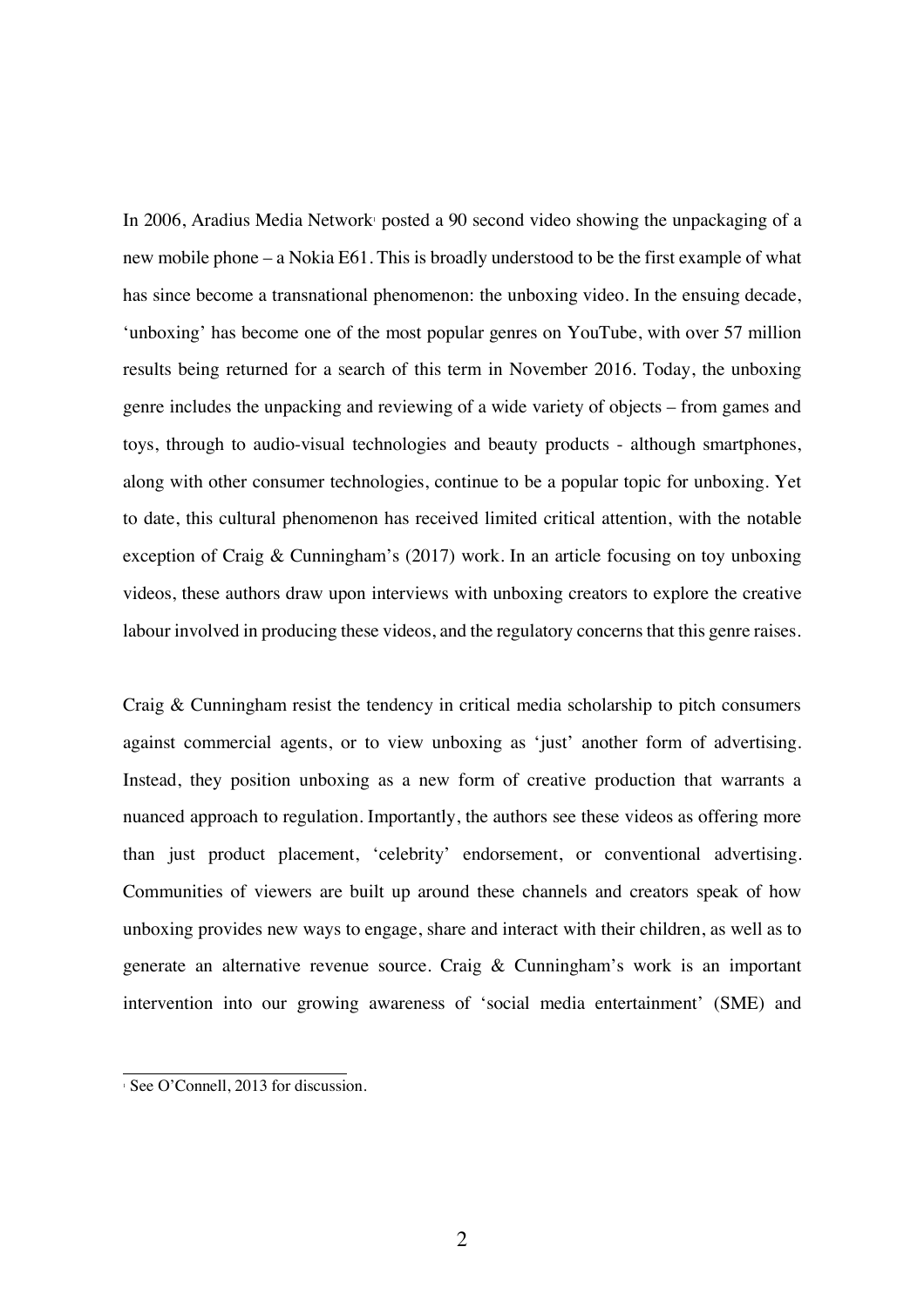articulates the need to go beyond the (perhaps outdated) binaries of producer/consumer, in order to recognise the changing shape of media production in the  $21<sup>*</sup>$  century.

In this article, I build on Craig & Cunningham's initial intervention in order to 'unbox' the pleasures of this digital form. I begin by mapping some of the generic conventions of the genre, before focussing on a set of specific details – touching and handling objects, cinematic perspective, and audience orientation – in order to discuss the affective intensities and tactile pleasures that structure these texts, and which locate the genre within a broader landscape of consumer culture. As such the epistemic gains of this work include the identification a common narrative within unboxing videos and a critically informed appreciation of the pleasures that circulate within and through these texts.

I focus on smartphone unboxing videos for several reasons, not least because of the genre's origins. These videos also represent a distinct chapter in the lifecycle of the smartphone, signposting as they do the 'beginning' of a new phone's life. Finally, I choose smartphones as my focus because they have been a constant in the world of unboxing videos, echoing the regular release of new handsets by major technology companies. As such, they offer an opportunity to consider the conventions and pleasures of unboxing videos across an established and comparatively stable history.

The findings published here are based primarily on a corpus of sixty unboxing videos, downloaded from YouTube in 2016 using freely available software. I purposely chose not to focus on the sixty most 'popular' videos returned in the platform's search results (popularity here being determined here by YouTube's algorithms), but instead selected the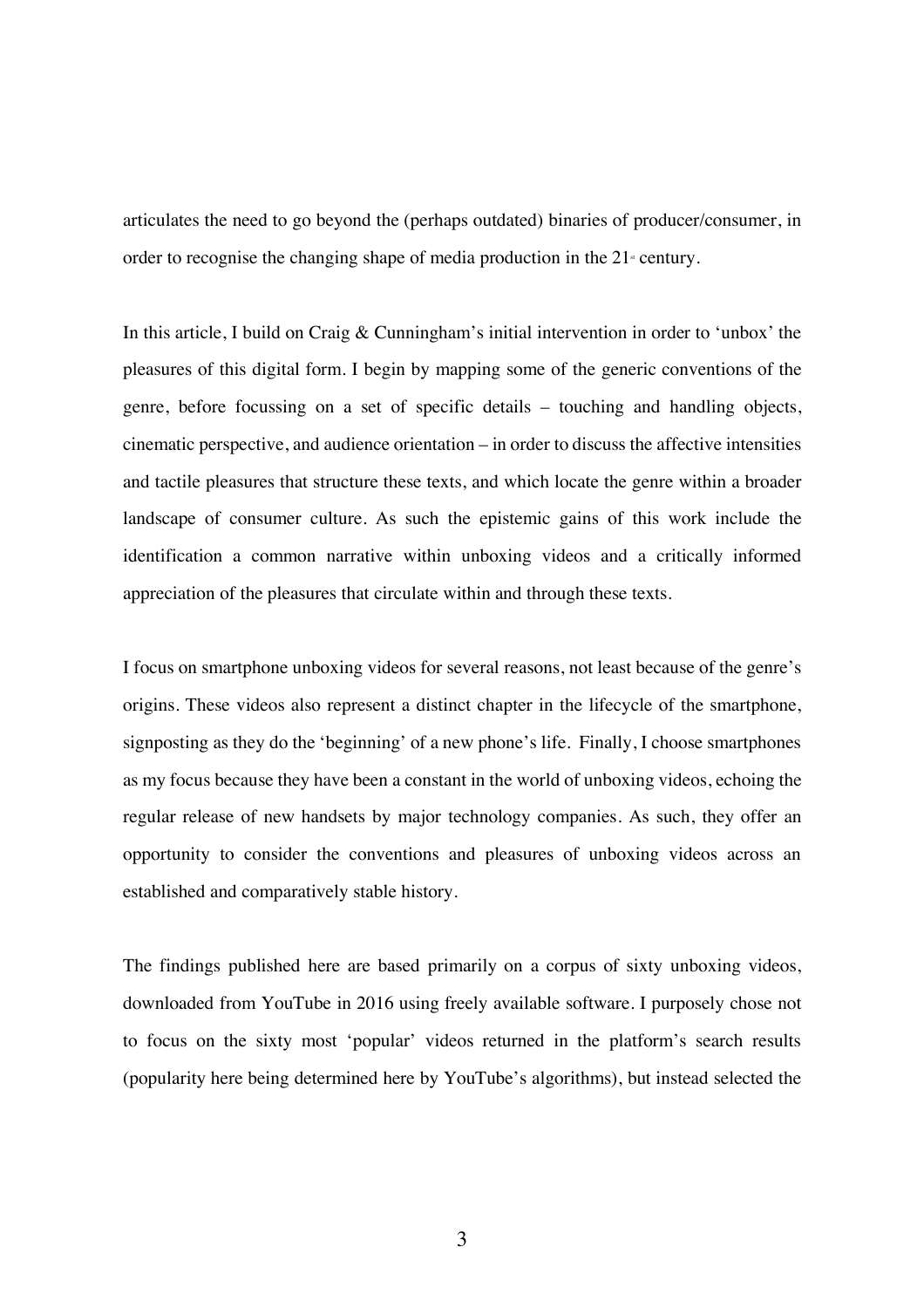twenty most popular videos dedicated to unboxing the (then) latest smartphones from three different companies. Thus, my corpus of videos focuses on the unboxing of Apple's iPhone 6s, Samsung's Galaxy S7 Edge and Microsoft's Lumia 950. This allowed me to ensure that any conventions I documented were generic, rather than specific to a particular brand of phone. I also performed deep dives into some of the most popular review channels, which allowed me to consider the evolution of this digital genre over a longer period.

Each video was coded according to a pre-determined set of criteria designed to identify the conventions that structure this genre. The analysis paid attention to the cinematic techniques employed (editing, lighting, camera angles, music, sound and graphics), setting, mis-enscene and mode of address. In particular, and following the findings of an earlier period of informal immersion, the coding detailed the narrative structure of each video, including the reviewer's haptic and visual evaluation of the handset, together with their review of the product. Of course, every unboxing video (arguably, every user-generated video) strives to stand out from the crowd and a fine balance must be struck between developing an individual style that viewers recognise and want to engage with, and being generic enough that the video communicates the information and pleasures one expects from an unboxing video. As such, while one can always find exceptions and examples that defy the conventions of the typical unboxing video, such exceptions are perhaps best understood as proving, rather than refuting, the rule(s).

**Introducing Unboxing as a Genre.**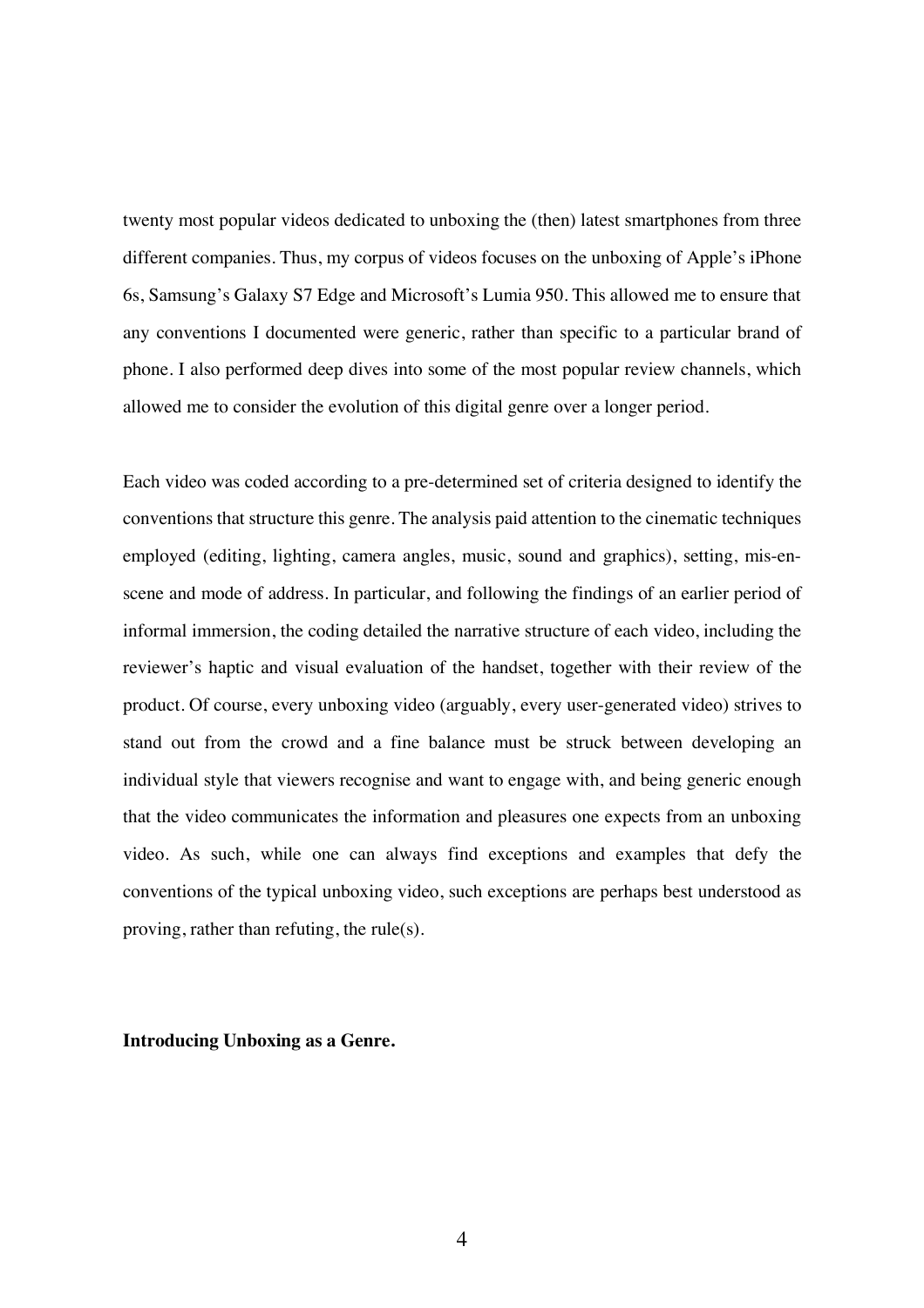At first glance, unboxing videos seem unique, not to mention bizarre, bearing little relation to anything else within our cultural purview. As a genre, they have come under scrutiny and criticism in the popular media (see, for instance, see Donlan, 2012; Buist, 2014; Barker, 2015; Hof, 2015), with talk show host Ellen DeGeneres (2015) articulating an oft-repeated question in response to viewing this new digital form - "I have two questions. Number one, why? Number two, seriously, WHY?". Indeed, these videos seem so strange and so unimportant that one might even question the merit of studying them. There are many possible answers to this question, but perhaps the simplest one is money.

Unboxing is integral to the broader YouTube economy<sup>2</sup> and producers of some of the most popular videos now earn considerable revenue from their work. While many are coy about their earnings, the financial rewards can be immense (see Li, 2015). In 2014, the highest earning YouTube channel was DisneyCollector BR, a toy unboxing channel, generating an estimated at \$4.8 million (Ferenstein, 2015). In 2016, Techbotinc.com reported that Lewis Hilsenteger, the creator of the popular *Unbox Therapy* channel had amassed an estimated net worth of \$1.9 million from unboxing. A year later, Hilsenteger was identified as one of the top ten influencers in 'Tech and Business' according to Forbes magazine. Doubtless these success stories fuel the imagination of many amateur reviewers, and what makes unboxing so alluring to amateur producers is the fact that many of today's most successful channels were started by people not that different to themselves.

<sup>&</sup>lt;sup>2</sup> see Andrejevic, 2009, Hesmondhalgh, 2010, Burgess & Green, 2013 and Jenkins, 2013 for a discussion of this economy.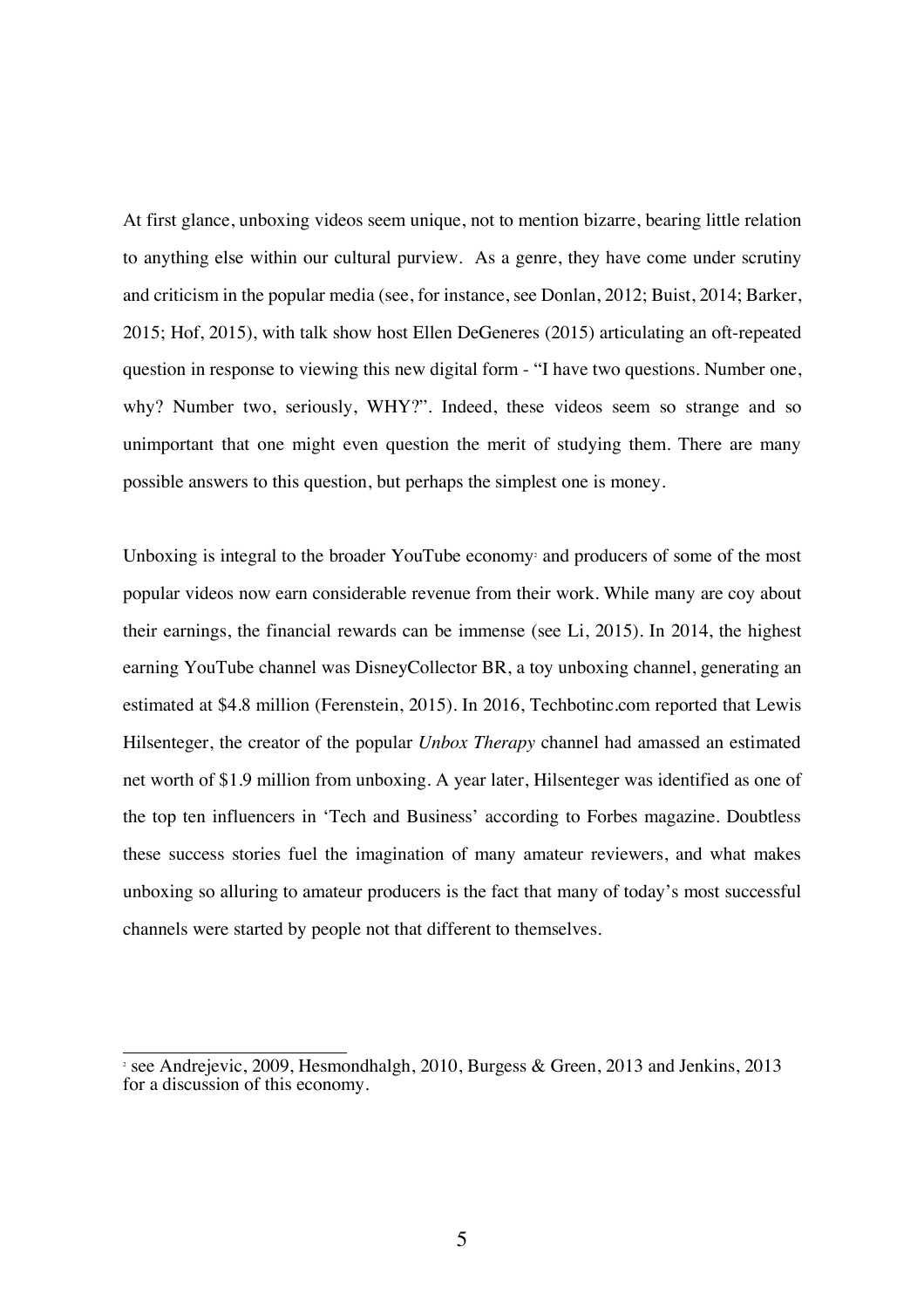The financial success of this genre is reason alone to study unboxing, but it also points towards other reasons and other questions. If these videos generate vast amounts of money because of their subscriber numbers and viewing figures, what makes them so popular? Why do people subscribe to these channels and watch these videos? The question of spectator pleasure is something I wish to focus on in more detail, but before doing so, it might be useful to dispel the myth that unboxing videos have appeared out of nowhere. This genre is in fact the product of many other cultural texts and practices.

Sitting somewhere between a frog dissection and a striptease<sup>3</sup>, unboxing videos draw from a reservoir of established representational forms that span different platforms. For instance, in signposting the arrival of new products and providing advice and information about them, unboxing videos resonate with established genres of 'educational' television. Thus, we can trace the lineage of this digital form back to older genres of instructional programming such as cookery and gardening shows. These videos also echo informative and reviewing genres, such as science and innovation programmes and motoring shows.

At the same time, the focus on unpacking, revealing and touching previously untouched objects clearly references the language of commercial pornography. Whether it be teenagers losing their virginity, or college jocks experimenting with same-sex practices, the advertising for pornography regularly relies on the notion of 'first-time sex', and frequently promises its viewers access to moments of sexual boundary crossing. No matter how

 <sup>3</sup> My thanks to Tarleton Gillespie for this observation and for his comments on an earlier draft of this paper. I am also indebted to Dylan Mulvin, Dan Greene, Nancy Baym, Sarah Hassan and Ifeoma Ajunwa for their feedback and advice.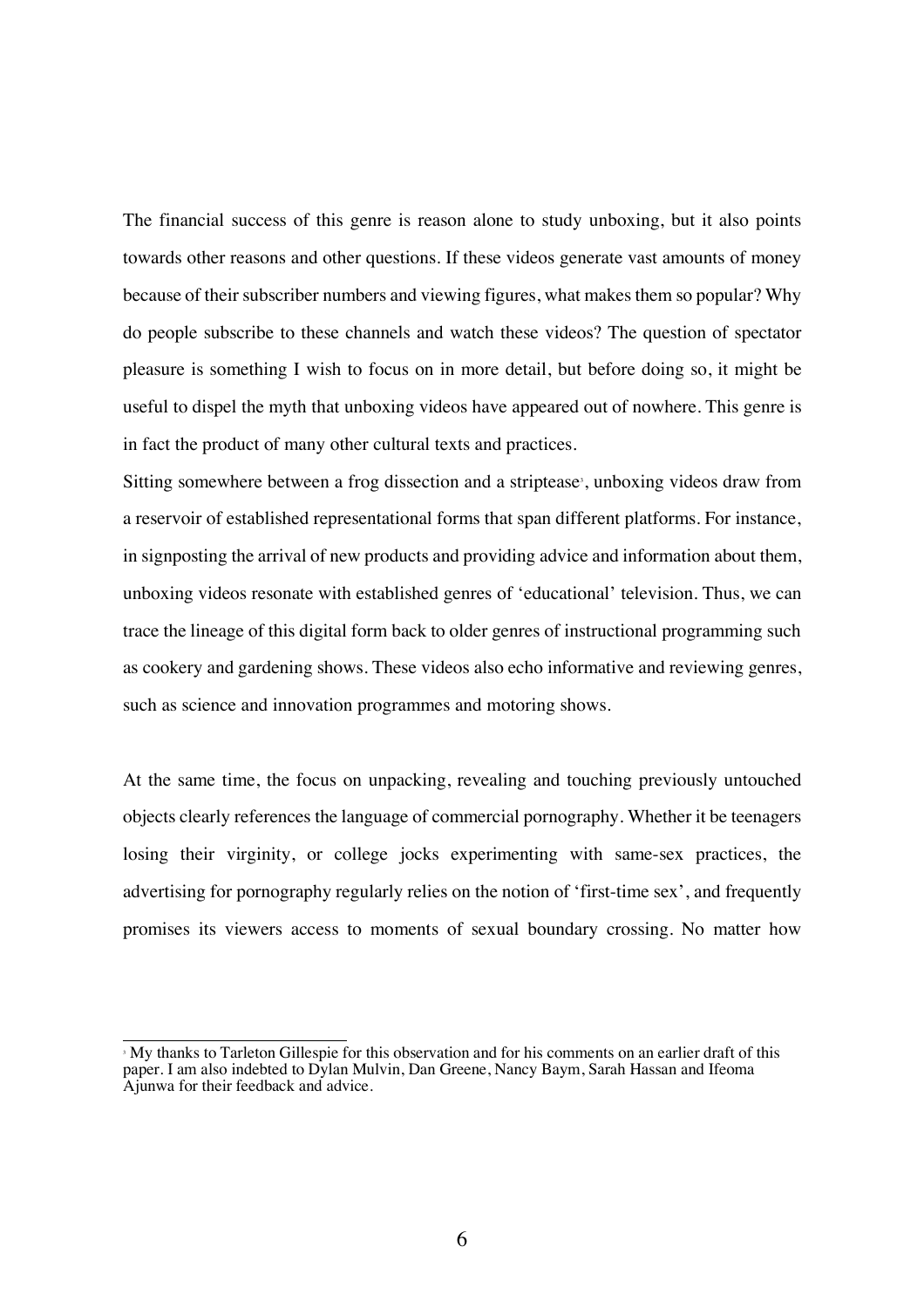unrealistic such claims might be, these promises speak to our desire to witness performers traversing hitherto uncrossed sexual thresholds.

Such promises echo in unboxing's commitment to discovery and revelation. Why else would so many video creators document the slicing through of security seals and the peeling off of screen protectors? Even in the more professional, carefully edited reviews, the unboxing will either be re-enacted onscreen, or a recording of the earlier unboxing will be edited in. Unboxing videos cannot function without the *act* of unboxing and, as with pornography, this act speaks to our desire to witness the traversing of a boundary, seeing something for the first time. Like Madonna's virgin who was 'touched for the very first time', unboxing celebrates the new, bringing us into a close relationship with the 'box fresh' object as it is revealed to us.

The focused attention that the unboxed item garners also resonates with the visual (or, perhaps, visceral) language of pornography. Linda Williams (1989) coined the term 'meat shot' to signpost the initial act of sexual penetration in porn and Nils Van Doorn (2010: 424), suggests that this close-up shot allows 'the spectator to vicariously experience the "action"' being represented on screen. Unboxing videos regularly engender a similar moment of 'action' - what we might here call the 'geek shot' - whereby the phone is revealed, removed or unwrapped for the very first time<sup>4</sup>. As with the meat shot, the detailed

 <sup>4</sup> Cultural awareness of this moment was signified in season 5, episode 14 of hit comedy show, The Big Bang Theory. Raj invites his friend Howard to join him in removing the screen protector from his new iPhone 4. This moment is coded as sexually pleasurable for both characters, leading one YouTube commenter to suggest that as 'peeling plastic off a new phone is like reaching an orgasm for nerds'.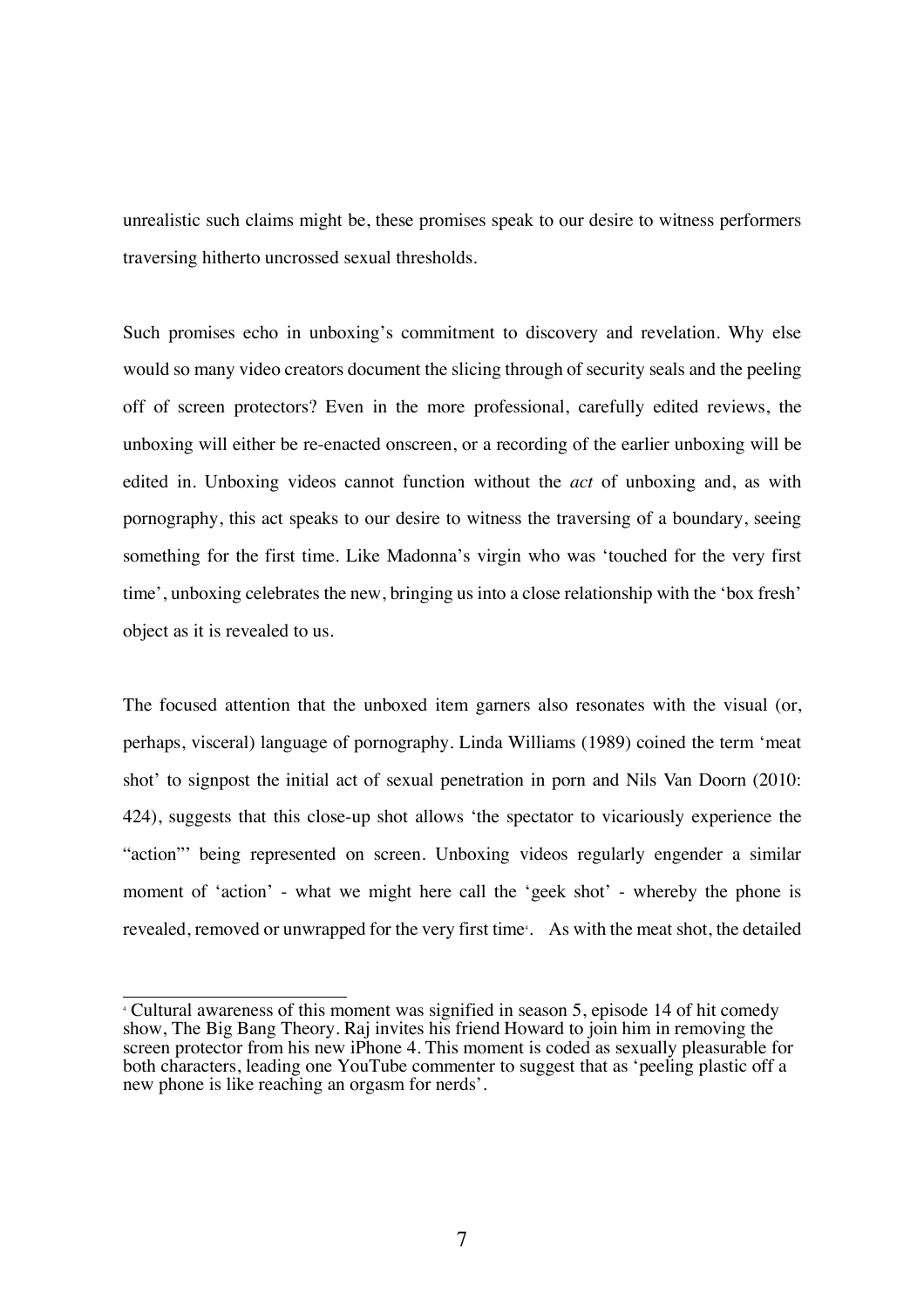attention the phone receives in the hands of the reviewer is complimented by tight camera angles and close-up shots, and this intense scrutiny resonates with the fetishising gaze of the pornographic camera, which lingers on specific body parts as if investigating them in minute detail.

The relationship between unboxing videos and the language of pornography also ties the genre to other *pseudo*-pornographic cultural practices found in contemporary digital culture. Social media has helped to popularise terms such as 'food porn' (Rousseau, 2014) and 'property porn', (Botterill, 2013), where the portmanteau of 'object + porn' signals pleasurable investments in an object, while also telegraphing a self-awareness that this investment might well be considered 'excessive' or 'inappropriate' by some. Tim Walker (2009) has identified the 'pornification' of unboxing, referring to it as a form of 'geek porn', echoing the use of the term by Andru Edwards, chief executive of unboxing.com. Thus, while unboxing videos do not utilise this portmanteau and rarely include such selfreflexivity, they can be seen to operate in a similar way, bringing into close focus objects and practices that are otherwise taken for granted, unworthy of attention or hidden away.

Finally, these videos also reference mainstream televisual genres invested in 'the reveal' as a narrative device. These include makeover shows, home improvement programmes and 'business-fixer' titles. As with pornography, one of the central pleasures of these texts lies in the moment of transformation; seeing the 'new' object for the first time (Lewis, 2013). This revelation is integral to the narrative structure of unboxing videos, which builds up anticipation and rewards viewer's attention via the reveal. Thus, while the unboxing video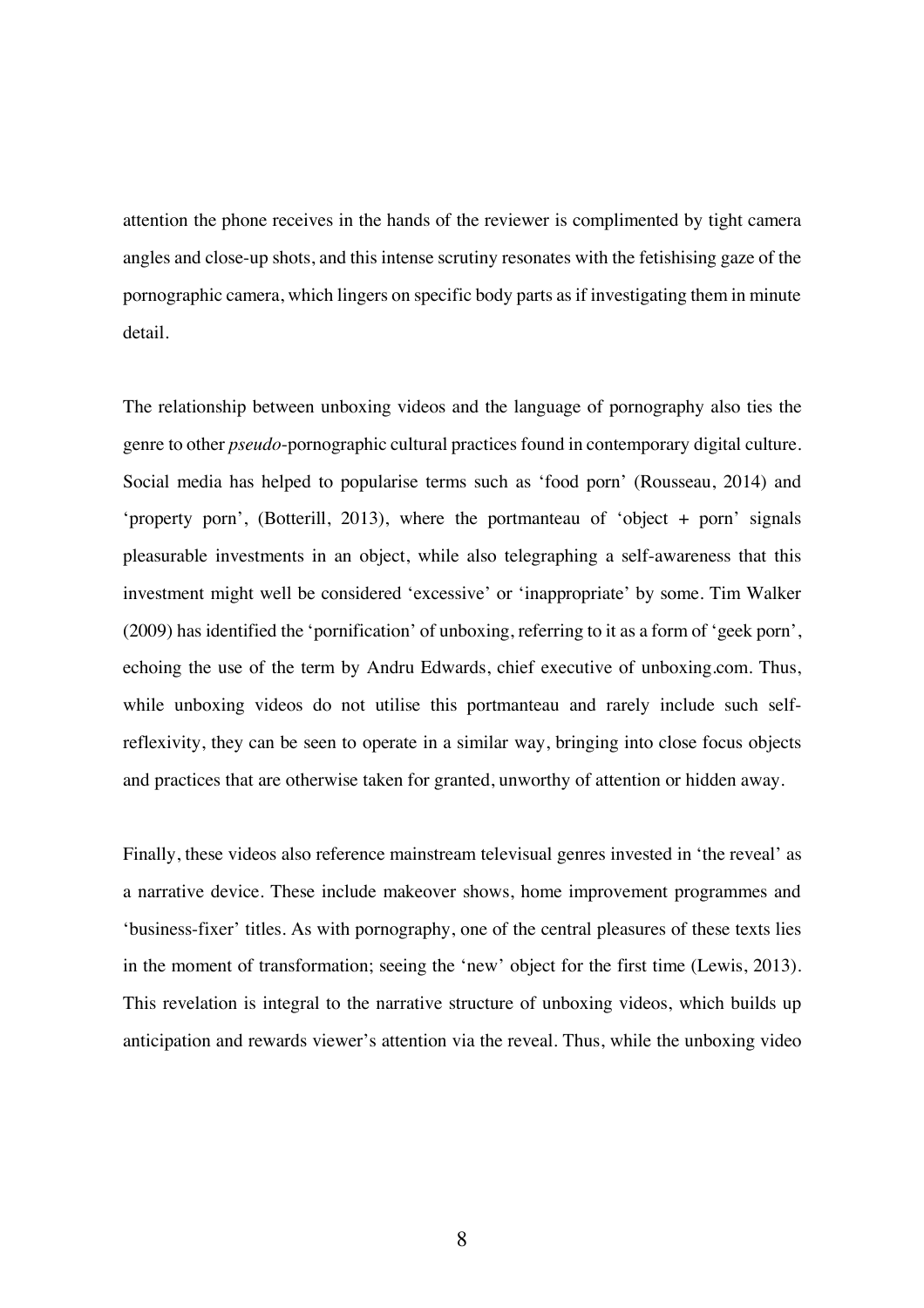may at first appear decidedly alien, it does in fact share much in common with texts that are utterly familiar to us.

This textual ancestry does not preclude unboxing videos from having a set of codes and conventions that mark them out as belonging to a discrete genre, and it is worth pausing to identify some of these key tropes. Individual reviewers clearly attempt to stand out from the crowd by playing with these conventions. Indeed, on a platform that thrives on the eternal competition for audience attention, one might go so far as to say that breaking convention is central to this digital economy. At the same time, it is possible to identify a set of common narrative tropes and visual conventions, some or all of which appear in the majority of unboxing videos.

For a start, the narrative of an unboxing video is typically structured around a belief that the video is documenting the reviewer's first engagement with the object being unboxed. As such, unboxing videos are motivated by a journey of *discovery*, and the viewer is invited to discover the new device alongside the reviewer. This journey may be strictly linear – we witness the reviewer open the box for the first time, remove its contents and examine each item in turn – or it may be more conspicuously edited, identifying the fact that the unboxing, review and testing of the device has not happened in real time. Irrespective of this differentiation, smartphone unboxing videos typically employ a similar narrative arc and I shall briefly outline this narrative, before focusing on specific tropes contained within it.

In line with other genres of product review videos, many unboxing videos begin with a short title sequence. This often includes moving graphics, a soundtrack and the channel's brand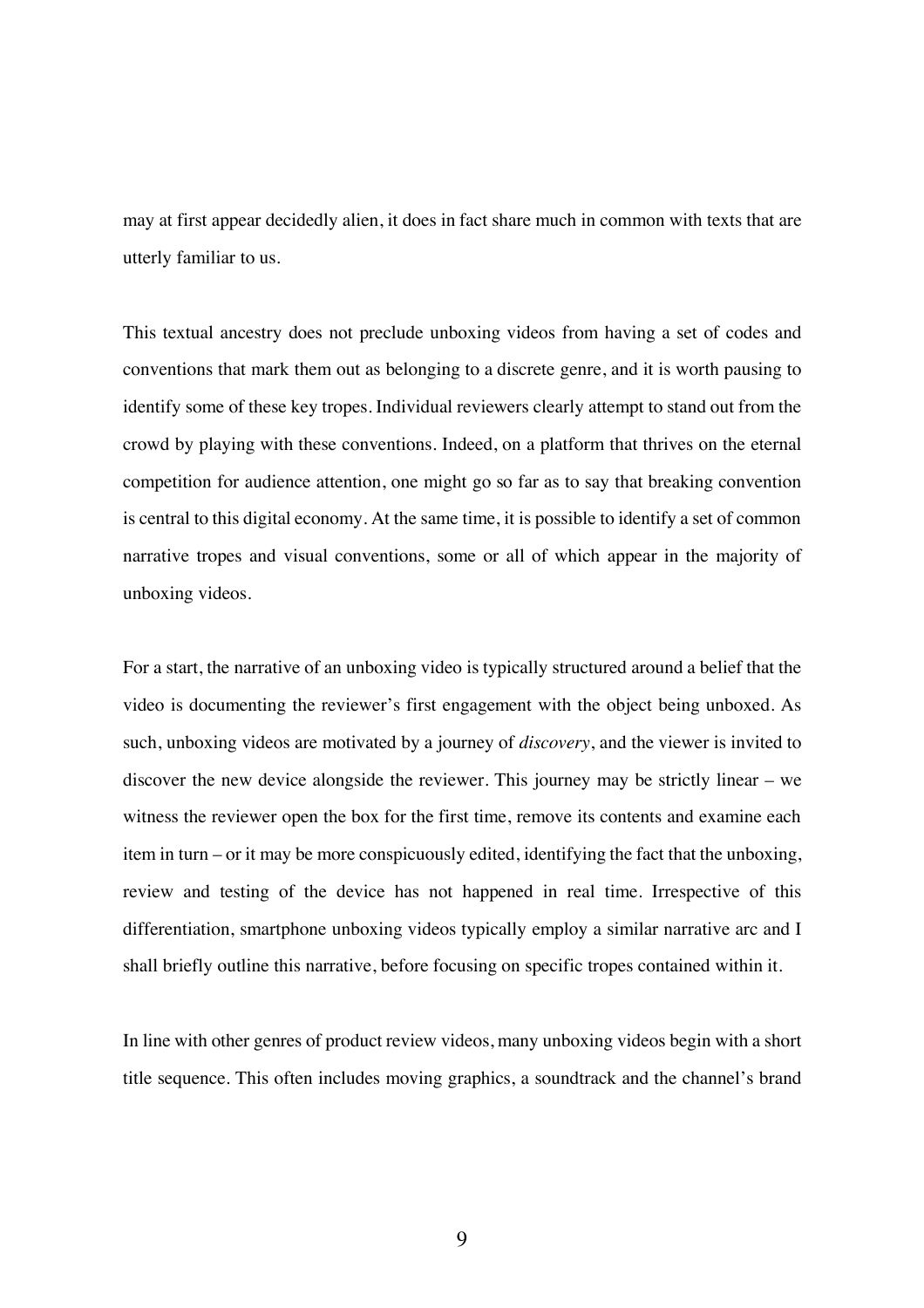logo<sup>5</sup>. The overwhelming majority of those videos sampled (48 out of 60) included a title sequence and, this typically appeared after a very brief introduction to the video's topic. Echoing my earlier observation regarding the genre's relationship to established televisual forms, this is not dissimilar to the first joke of a typical American sitcom, or the headline preview of a news programme, both of which appear prior to the opening credits of an episode.

Whether a title sequence is included or not, the reviewer normally offers a brief salutation ("*Hey everyone, Lenny from OneTechStop here*") before launching into an introduction, detailing the product to be unboxed. Whether this salutation is made 'in person' and to camera or not, varies. While by no means a hard and fast rule, it appears that more polished, edited videos tend to include a direct-to-camera address, putting a face to the (brand) name. Meanwhile, minimally edited videos, which often feature lower production values (such as poor lighting and sound quality), tend not to reveal the reviewer beyond their hands, which perform the unboxing.

Videos also regularly include a 'biographical' element and one of two types of biography were present in 47 of the 60 videos sampled. Firstly, there is what we might call the 'biography of the phone', where reviewers provide details of how the new phone fits within the broader history of a specific company ("*today we are having Microsoft's latest flagship Lumia device with us*") or information about the product's availability ("*It was announced earlier this month but today's its finally available to the general public for purchase").* This

 <sup>5</sup> See Marwick (2013) for a detailed discussion of branding and digital culture.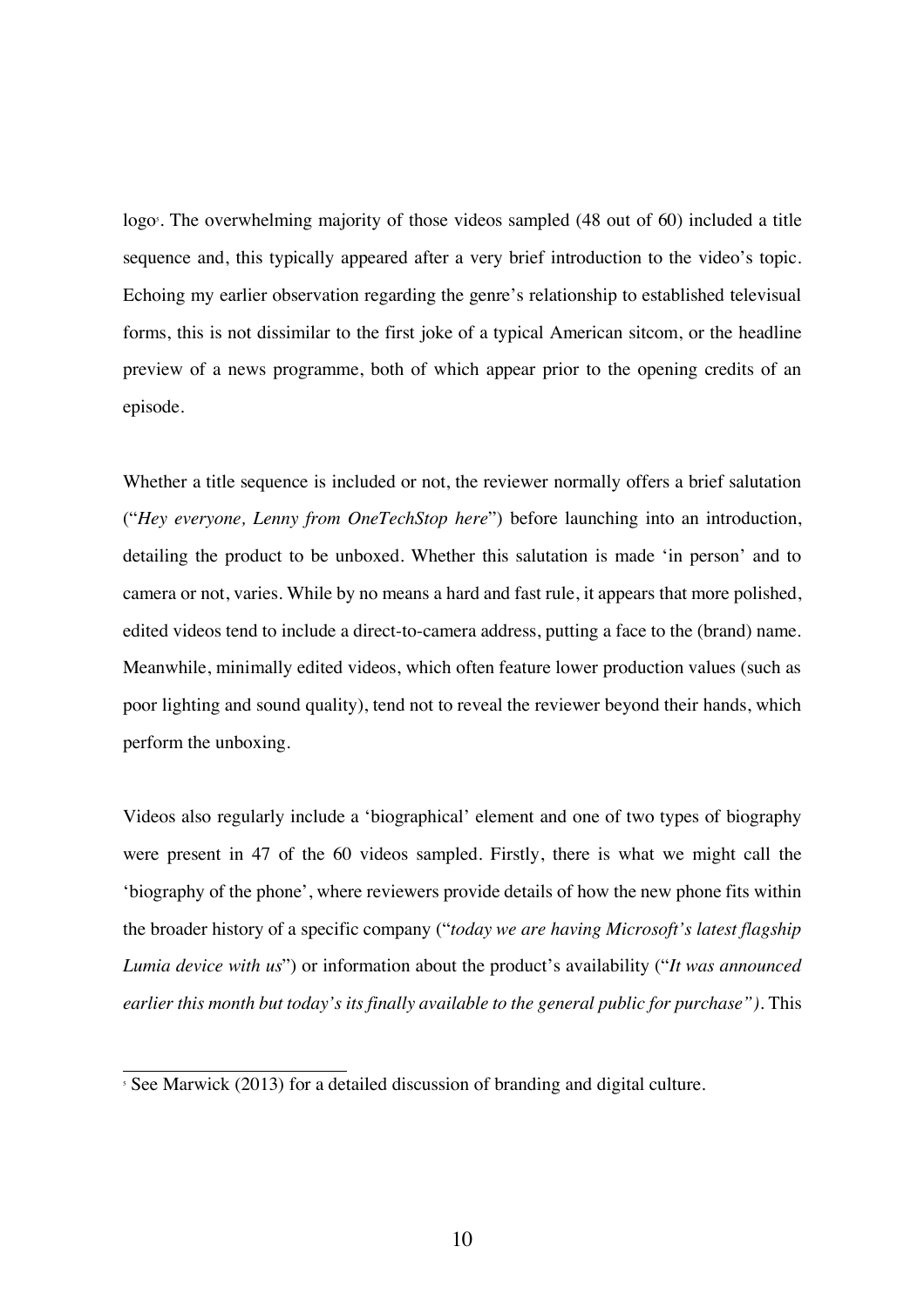is regularly coupled with information on where the device sits relation to its competitors ("*today, we're going to take a look at Samsung's rival to the iPhone 6*"). Such information telegraphs the reviewer's expertise to the viewer, allowing them to demonstrate their knowledge and familiarity with the tech industry and the smartphone market.

This biography of the phone is regularly supplemented by a 'biography of acquisition', (present in 28 of the videos studied) detailing how and why the reviewer has come to be in possession of the phone. For instance, in one video from the sample, Ryan of *Beginner's Tech* thanks a high street phone retailer for supplying him with the device under review. Meanwhile SuperSaf, informs his audience that he *"...actually got this device early, thanks to Carphone Warehouse, who I'm working with on an epic project*." Other videos in the sample included 'shout outs' to companies and retailers for supplying the device about to be unboxed.

Other biographies of acquisition serve to identify the new device as the reviewer's personal phone. Hence, in one review we learn that "*the mailman has just delivered my new phone!*", while in another, the reviewer states that "*I've gone for the silver Samsung this time because I've been rocking the gold look for a while now*"). Working in different ways, these biographical details signpost information to the viewer, whether it be about the expertise and credibility of the reviewer (*I can trust this reviewer because they are a professional*) or personalising the review (*I can trust this reviewer because they have invested in this phone*)<sup>6</sup>.

 <sup>6</sup> For a more detailed discussion of authenticity, branding and trust, see Abidin & Ots (2016).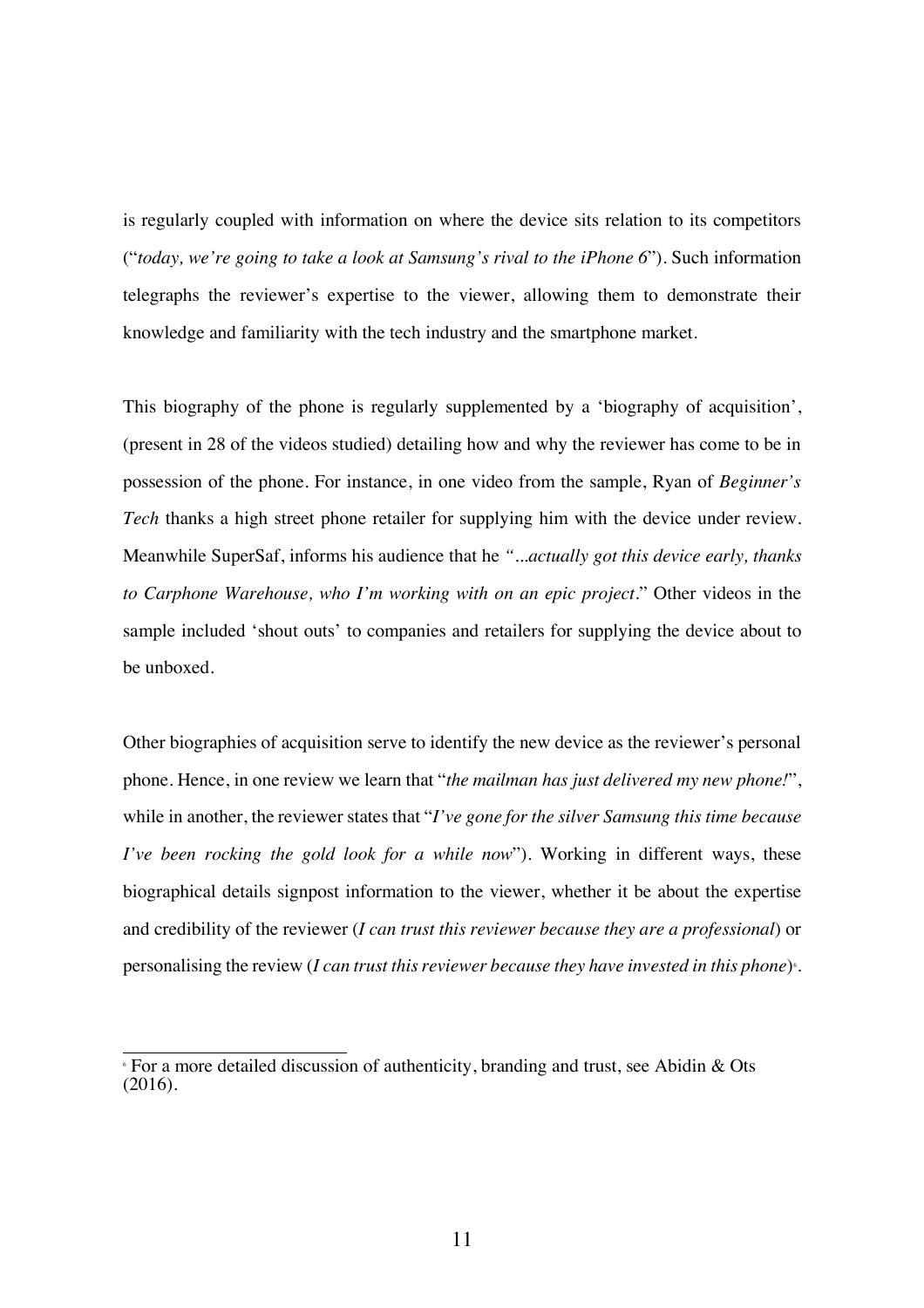Following the introduction, reviewers typically begin their review by calling attention to the packaging that the new device has arrived in. An inspection of the box is a regular feature of unboxing videos, appearing in 51 of the videos analysed and this review process involves either an edited sequence of tightly framed shots showing each side of the box or the manual handling of the box by the reviewer, who turns it over so that each side can be seen by the (static, overhead mounted) camera. As to the content of this review, it is both aesthetic and technical, taking in the form factor and design of the box, together with the information printed on it. While the viewer is treated to a variety of 'box shots' the reviewer relays detailed product information. This typically includes data on the power of the battery or camera, the capacity of the on-board storage, the type of charger required, and the dimensions of the device.

From here, the review moves on to the unboxing of the phone, and this removal of the phone from its packaging remains a constant across the genre. Even when videos state that the reviewer has in fact been using the device for several days, footage of the (earlier) unpackaging is included, such is the importance of the unboxing. Three common features of this unboxing are worth noting at this juncture. Firstly, the phone (which is normally the first object visible when the box is opened) is lifted out, given a cursory once over before being put to one side. Secondly, the box is then emptied of its contents and each item (instruction booklet, warranty card, headphones, charging leads, decals or stickers etc.) is inspected. Finally, the accessories and other items are placed back in the box and the box is moved off screen. This movement off-screen signals the end of the 'unboxing' stage of the review, and rarely does the box make another appearance.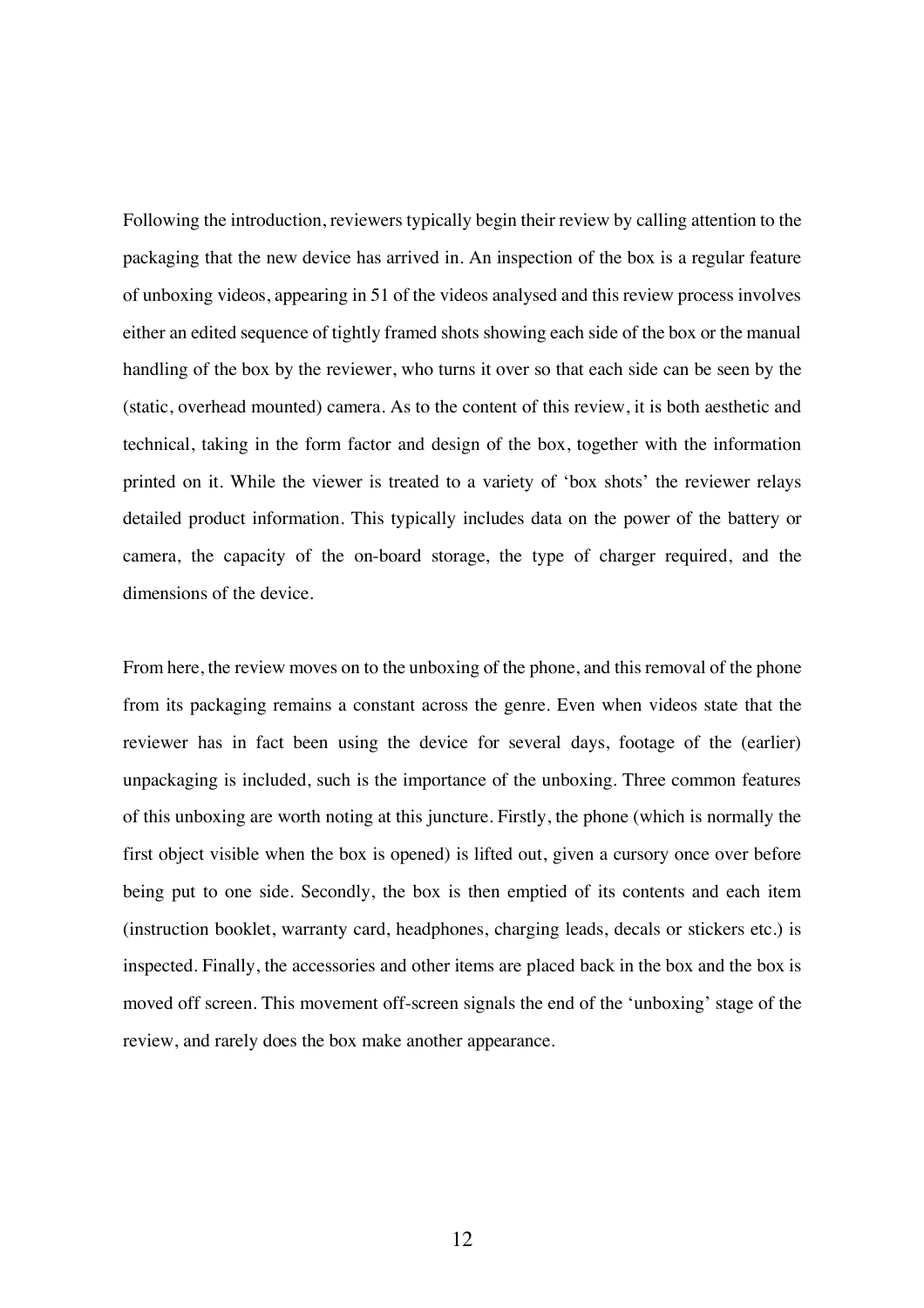The phone is then brought (back) into view and carefully inspected. If there is any wrapping on the phone it is typically removed at this point. As with the earlier inspection of the box, the investigation of the phone might be composed of a sequence of edited shots, or the phone may simply be moved around in the reviewer's hand (as was the case for the 34 of the 60 videos analysed). In each instance, the aim of this inspection is to highlight the physical features of the phone. It is here that we learn where the microphone, front and back camera, light sensors, on/off switch, volume control, charging port etc. is located. If the phone is going to be set up on camera, this inspection usually finishes with the device being switched on (which occurred in 56 of the 60 videos analysed). While this inspection of the phone ostensibly focuses on the technical proficiencies of the new device, the look – and most especially the feel – of the phone is regularly mentioned at this stage of the review. This haptic evaluation is something that I shall consider in more detail shortly.

In most videos, and irrespective of whether the first-boot of the phone is shown on screen, the reviewer offers the audience a chance to see the phone working. Levels of detail vary, but attention is typically paid to the on-board cameras, the speed of the processor, the software (or "bloatware") included with the phone and any new or novel features (face recognition software, thumbprint ID, NFC technology). While far from universal, (appearing in 25 of the 60 videos) many reviewers perform this evaluation by comparing the new phone with an older device. For example, the same app might be launched on each device to evidence increased processor speed, or photographs might be taken on each phone to illustrate advances in image capture technology.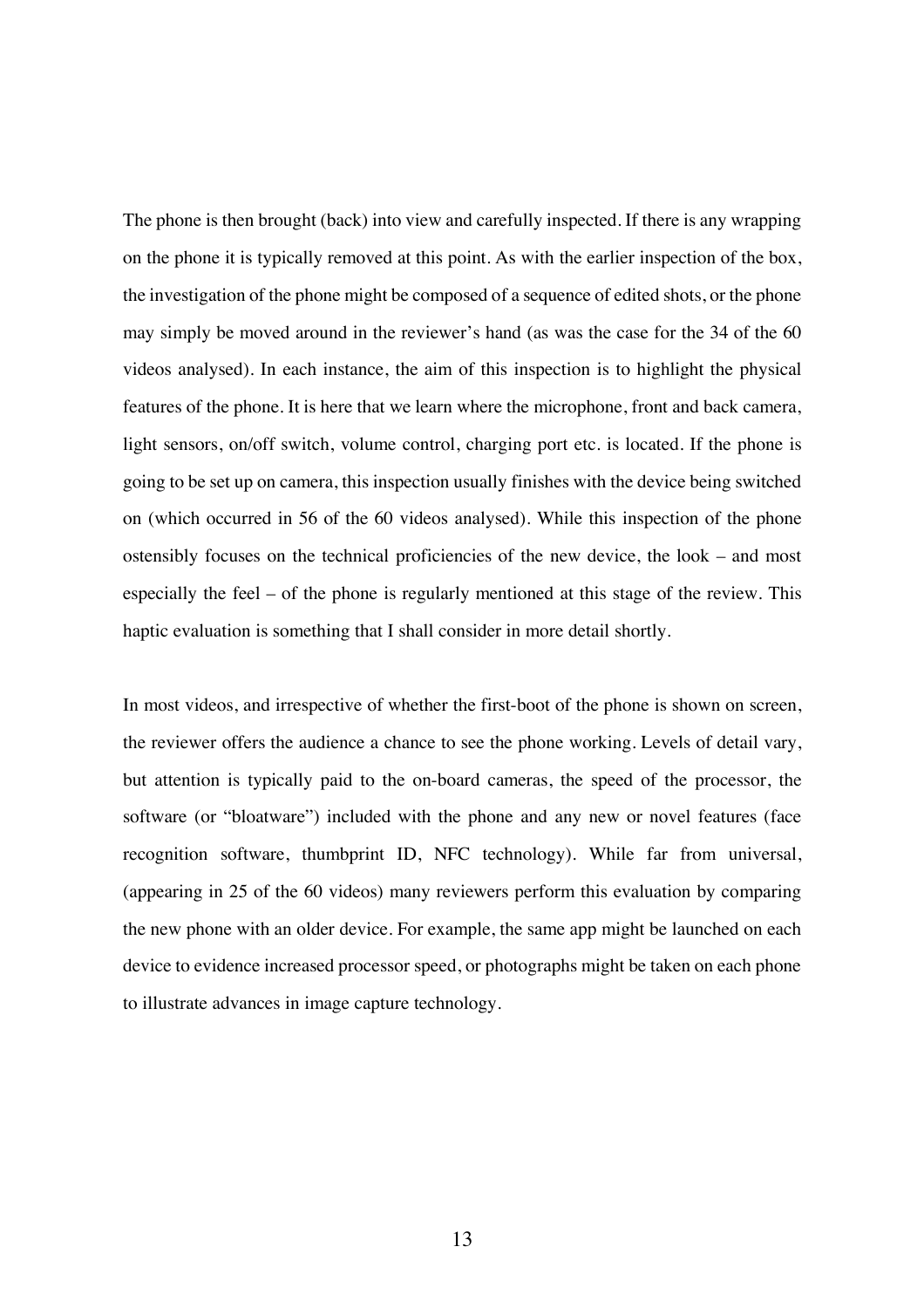The deployment of an older phone in the review, acting as a benchmark for measuring the technological and aesthetic prowess of the new device, echoes the anthropological work of Ellen, (1990). In his study of the Nuala tribe of Indonesia, Ellen identified the role that older technologies play in the 'birth' of new ones, suggesting that understandings of new objects are often closely tied to memories of older objects. Similarly, old devices are summoned in unboxing videos in order to both 'remind' the viewer of these older technologies and highlight the advances made by new technologies. Such comparative work involves the reviewer holding the old and new devices side-by-side, allowing the audience to witness differences in size, materials and build quality. Likewise, the weight of the two phones is regularly compared, with the old and new literally being weighed in the hands of the reviewer. Unlike the tribal shields of Ellen's study, the emphasis here is on difference, rather than similarity and such comparative work is required in order to highlight the advanced features and design of the new handset. However, while difference is established at a physical level, at a deeper level this process of comparison also suggests a continuity between the two objects. As one phone reaches the end of its life, another comes to take its place and unboxing videos reveal a complex set of dis/continuities whereby obsolete technology serves one final purpose: that of establishing the supremacy of the new device.

Unboxing videos vary in length, and in the sample used for this article, videos ranged from a little over 90 seconds to in excess of 30 minutes, but eventually all videos must end. Conclusions tend to be short and concise, recapping the focus of the review ("*so, thanks for watching my unboxing and review of the Samsung Galaxy S7 Edge*") and reiterating the reviewer's opinion of the device. Reviewers typically mention their Twitter handle and YouTube channel in their videos and almost every video in the corpus included an invitation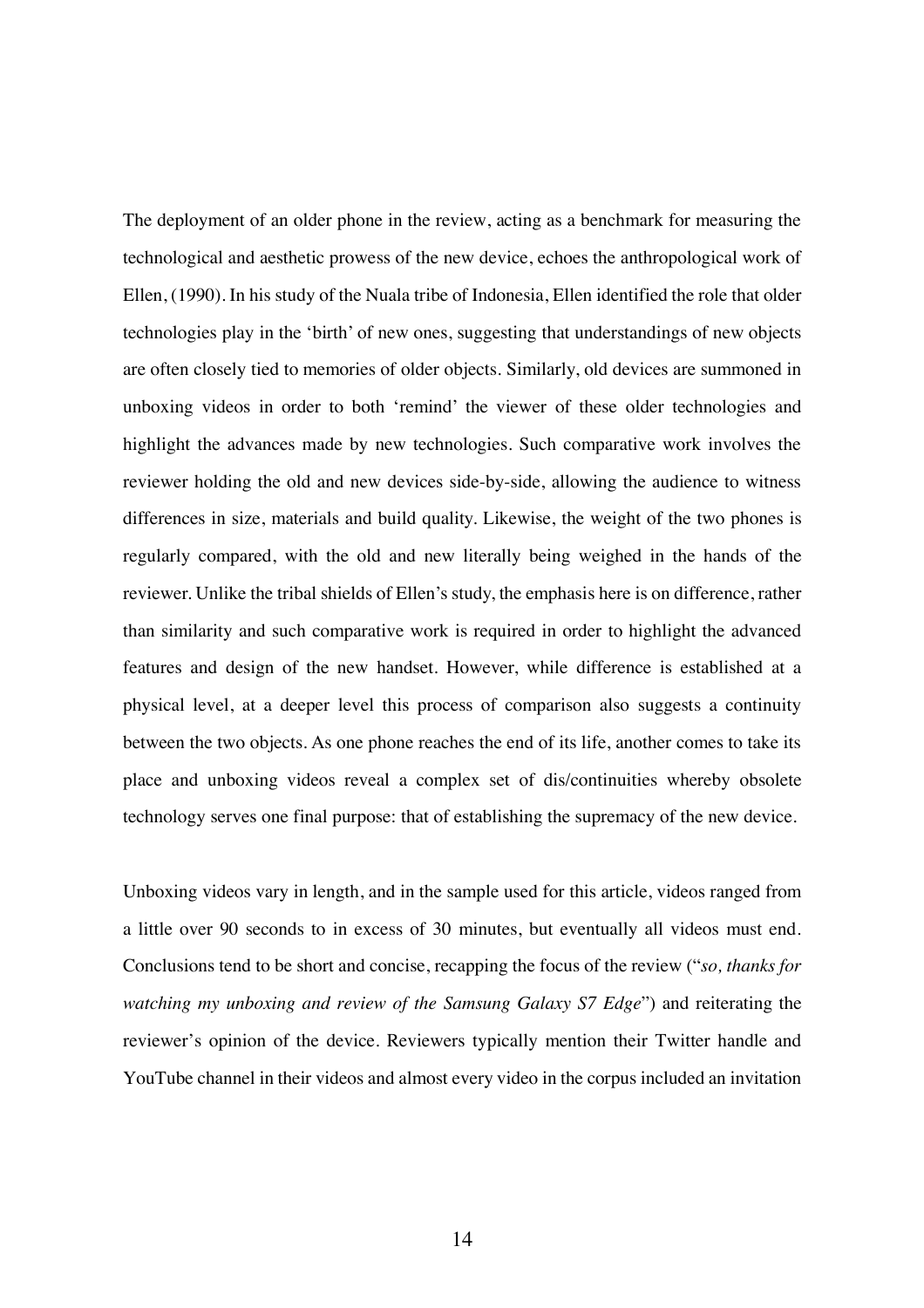to subscribe to the reviewer's channel. In some cases, encouragements to subscribe are supplemented by promises of extra content, latest news and even prize giveaways. In the case of professional reviews, where the handset has not been purchased, it might be the device itself that is offered up as a prize to subscribers.

As this brief overview illustrates, a common narrative structure can be identified in the unboxing genre. To repeat my earlier claim, reviewers work to differentiate themselves and there are of plenty of videos that deviate from some of these common narrative tropes. The sample of videos that this article is based on included a wide variety of performance styles (including an unboxing performed… in a box), and the quality of both the filming and the review varied immensely. However, beneath these variations and differences, there was a degree of consistency within the sample; a set of steps were followed and a series of actions were performed, which marked each individual video as belonging to the unboxing genre. Having established this common narrative 'thread', I will now turn to the question of pleasure, and consider what makes these videos so popular.

#### **Unpacking the pleasures of the unboxing video.**

"To be affected by something is to evaluate that thing."

(Ahmed, 2010: 31)

While the origins of the unboxing genre can be traced back to older entertainment forms, it must be acknowledged that, before the advent of these videos, few containers were deemed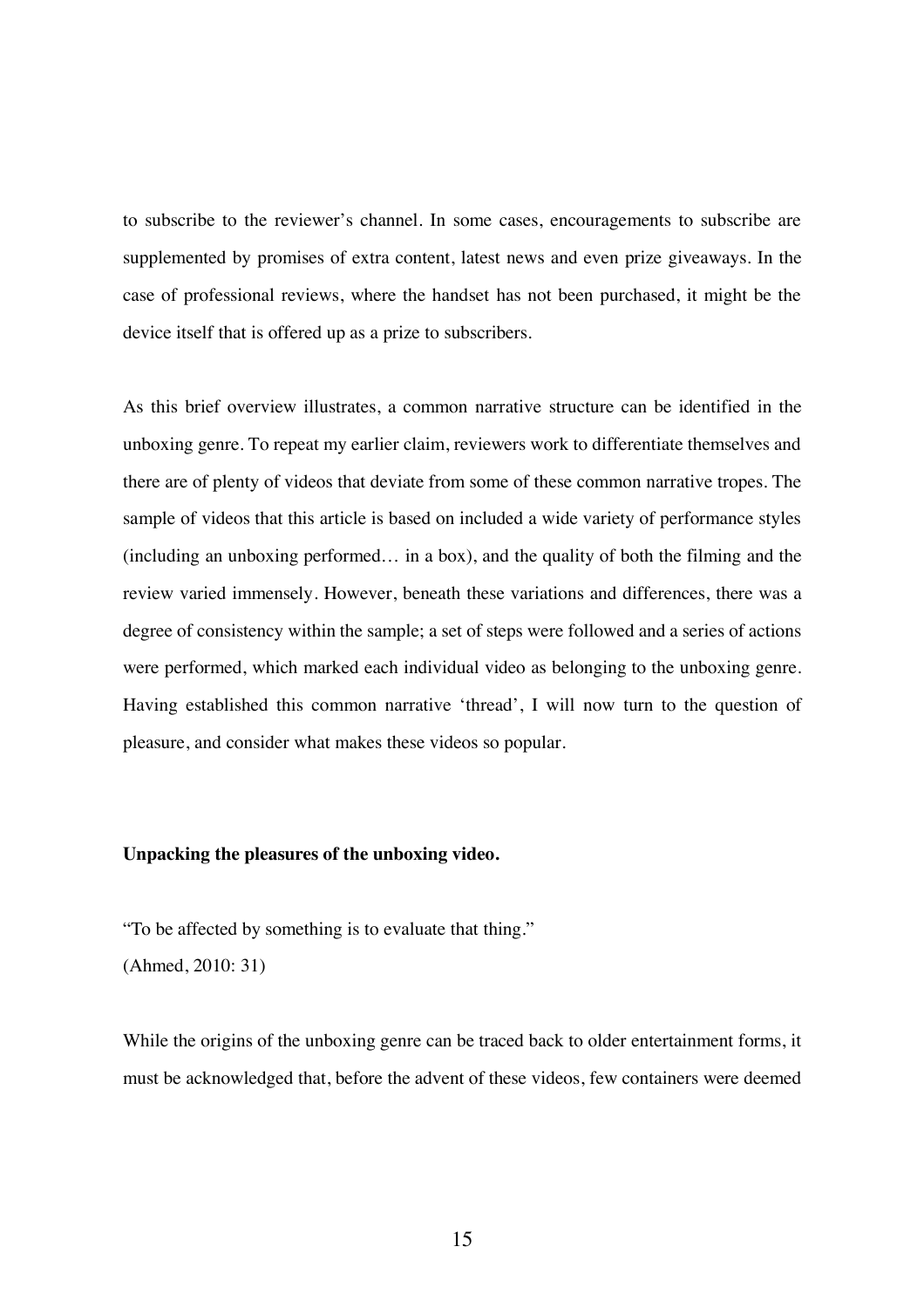significant enough to garner much attention at their opening. One might think of Tutankhamen's tomb or Al Capone's safe as two instances where the breaking of a seal and the opening of a container was worthy of an audience<sup>7</sup>. Opening boxes is otherwise considered a mundane activity unworthy of attention. The exception to this is of course *unwrapping* - of birthday presents, Christmas and holiday gifts, or tokens of affection. Gift giving is steeped in cultural meaning (see Cheal, 1987) but the unwrapping of a gift is often less important than the gift itself, who gives the gift and who it is given to.

Unboxing videos stand apart from this long tradition of absent-minded unboxing and render an ordinary activity *extraordinary*. In doing so, they locate and foreground the pleasure of a hitherto mundane act and (re)orient the viewer towards this act as a pleasurable act. In this next section, I want to focus my attention on the pleasures of unboxing, in order to consider what else – beyond the first look at a new device, or a product review – the audience is offered in these videos. In particular, I want to suggest that unboxing videos work to posit the *act* of unboxing as a 'happy' event.

In her work on happiness, Sara Ahmed suggests that positive emotions can become attached, or 'stick', to certain objects as they are 'passed around, accumulating positive affect' (2010: 35). This 'stickiness', Ahmed argues, does not reveal a passing on of feeling, so much as a shared investment in that feeling. It is this shared investment that I believe unboxing videos engender and, via the narrative conventions identified above, these videos offer the viewer an opportunity to occupy a specific *orientation* towards both that which is unboxed, and the

<sup>&</sup>lt;sup>7</sup> Of course, unlike unboxing videos, Capone's safe was famously (and disappointingly) empty. I am indebted to Dylan Mulvin for these references to historical 'unboxings'.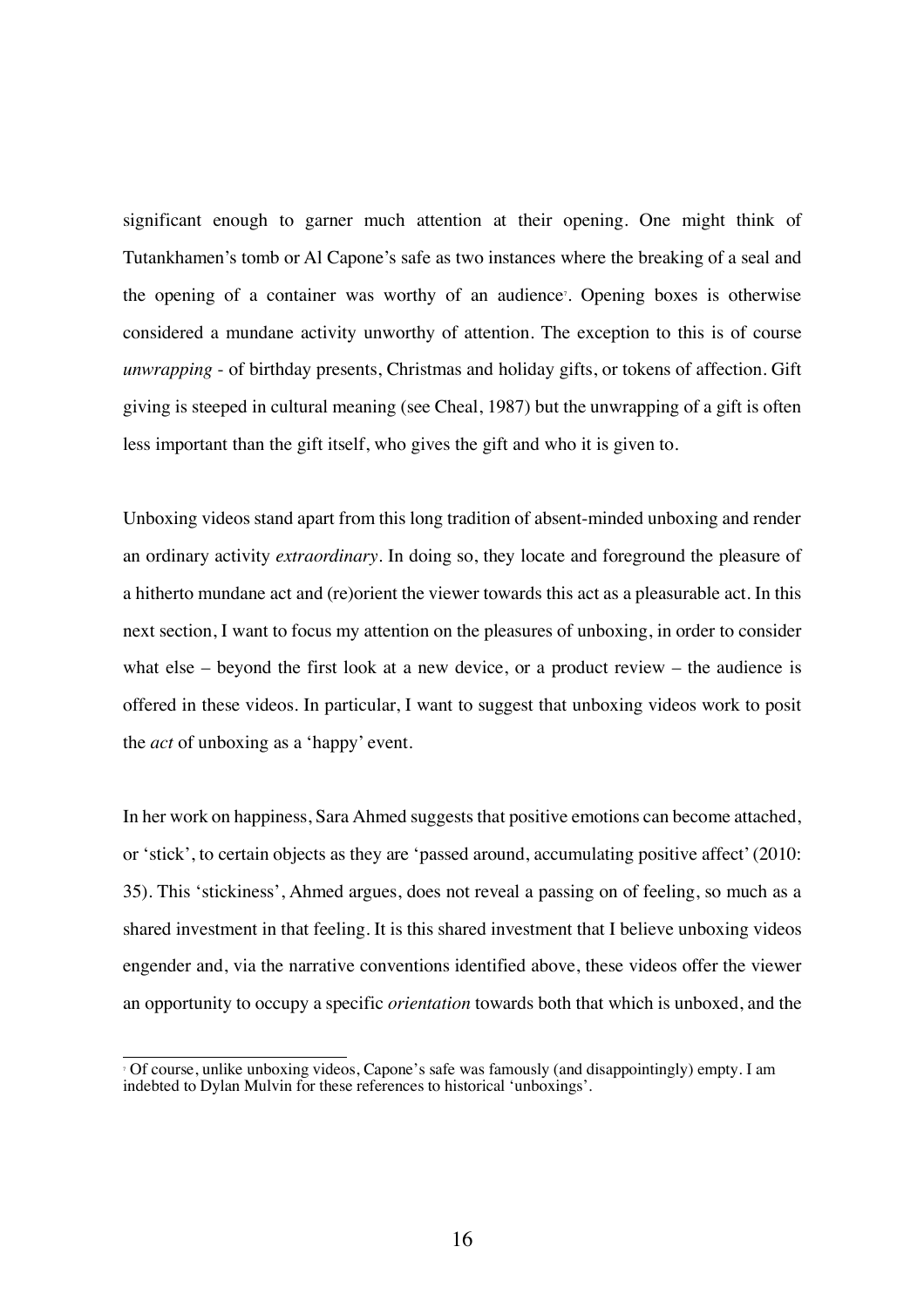act of unboxing itself. Importantly, this orientation, this mode of approaching an object, allows the unboxing to be experienced as a *pleasurable* event:

'To share such objects (or have a share in such objects) would be simply mean you would share an orientation towards those objects as being good.' (Ahmed, 2010: 37-8)

This orientation is foregrounded in one of the videos in the sample, produced by the previously mentioned *Unbox Therapy* channel. In this video, the reviewer deviates from the standard narrative of unboxing one product, unboxing all eight variations of the new iPhone. Of particular note is the attention that the reviewer pays to the removal of the plastic screen protector, which every new iPhone features. This attention illustrates the shared orientation communicated between the reviewer and the viewer, something that the reviewer acknowledges:

'If you are an unboxing aficionado that plastic pull is one of the most satisfying things to do. So let's go ahead and give you some nice audio on these plastic pulls. … Oooh…[laughter] can you hear that?…wow! (Unboxing Therapy, 2015)

Here the reviewer invites the viewer – the 'unboxing aficionado' – in to the review, validating the pleasure of removing the screen protector, but also marking that act as a pleasurable one. It is this acknowledgement of the peeling of the screen protector as a happy event that identifies the orientation towards the object that the reviewer and viewer share.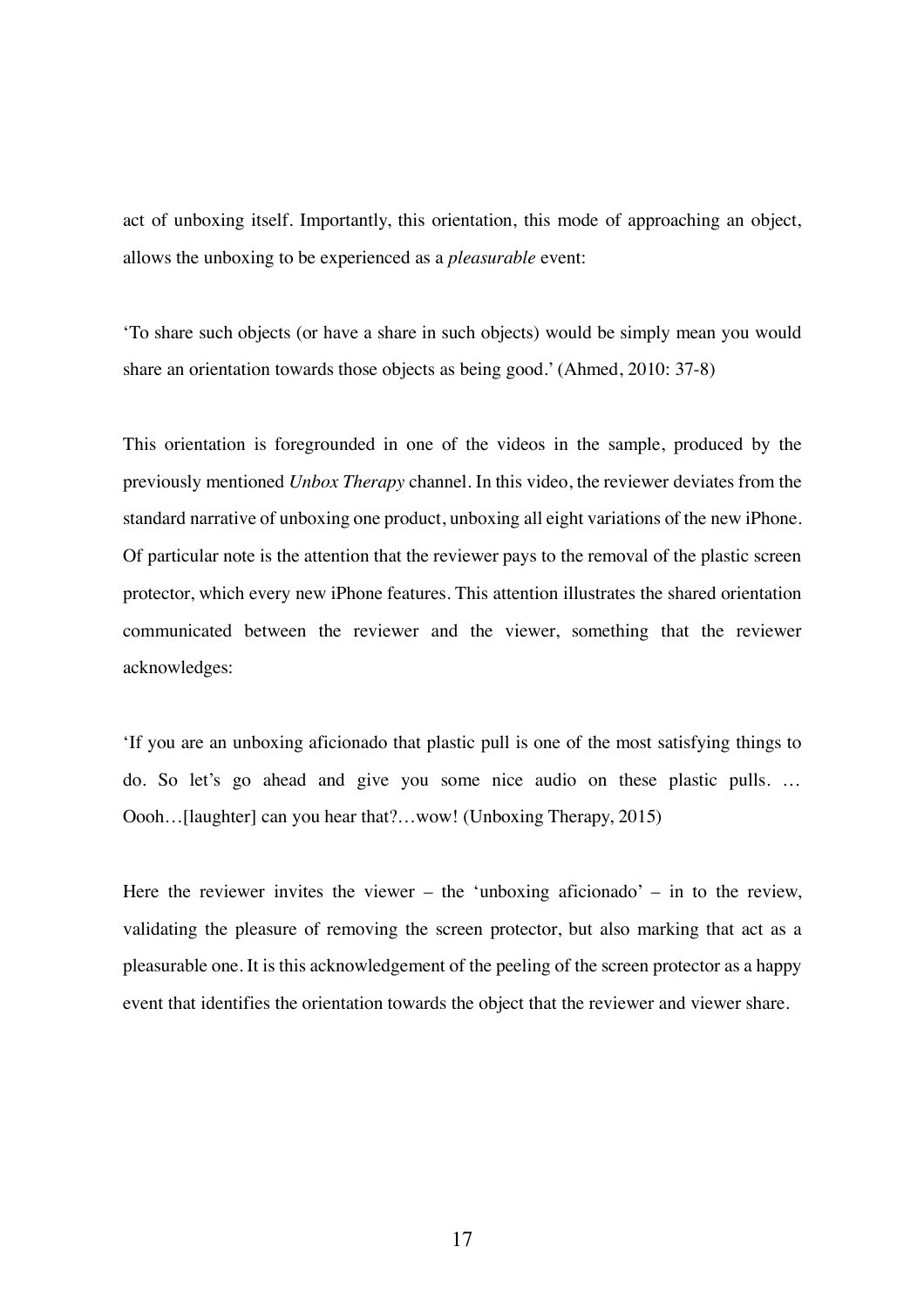Working this line of thinking through, and following in the footsteps of Ahmed, the pleasure of unboxing is thus located neither 'outside in' or 'inside out' – that is, it exists neither as an external force that comes into us, or as an internal feeling that we express outwards – but instead comes into existence *in relationship* with others: 'If emotions are shaped by contact with objects, rather than being caused by objects, then emotions are not simply 'in' the subject or the object.' (Ahmed, 2014: 6).

In creating a relationship between the reviewer and the object, the viewer and the object, and the reviewer and viewer, unboxing videos reveal 'the sociality of emotion' (ibid. 8) and while this sociality might not affect the naïve or casual viewer (perhaps because they do not recognise or accept the same orientation as the reviewer), the fan of unboxing is rewarded for their investment in the genre with this shared intensity of feeling. This is arguably one of the reasons why fans of unboxing revisit videos and follow their favourite unboxing channels.

These videos offer an opportunity to see new products up close and often for the first time. In the case of phone unboxing videos, they also provide detailed information about the product and offer a review of the device, comparing it to older models or competitor handsets. However, beyond this evaluative understanding of unboxing, these videos structure an orientation towards the object that produces pleasure. It is arguably this sensation that brings people to unboxing, and which keeps them watching. For we do not have to buy that which is being unboxed to feel happy, and we do not have to hold the device in our own hands to have a share in the enjoyment of it. While an argument can legitimately be made about these videos creating desire – creating a (false) need for new commodities –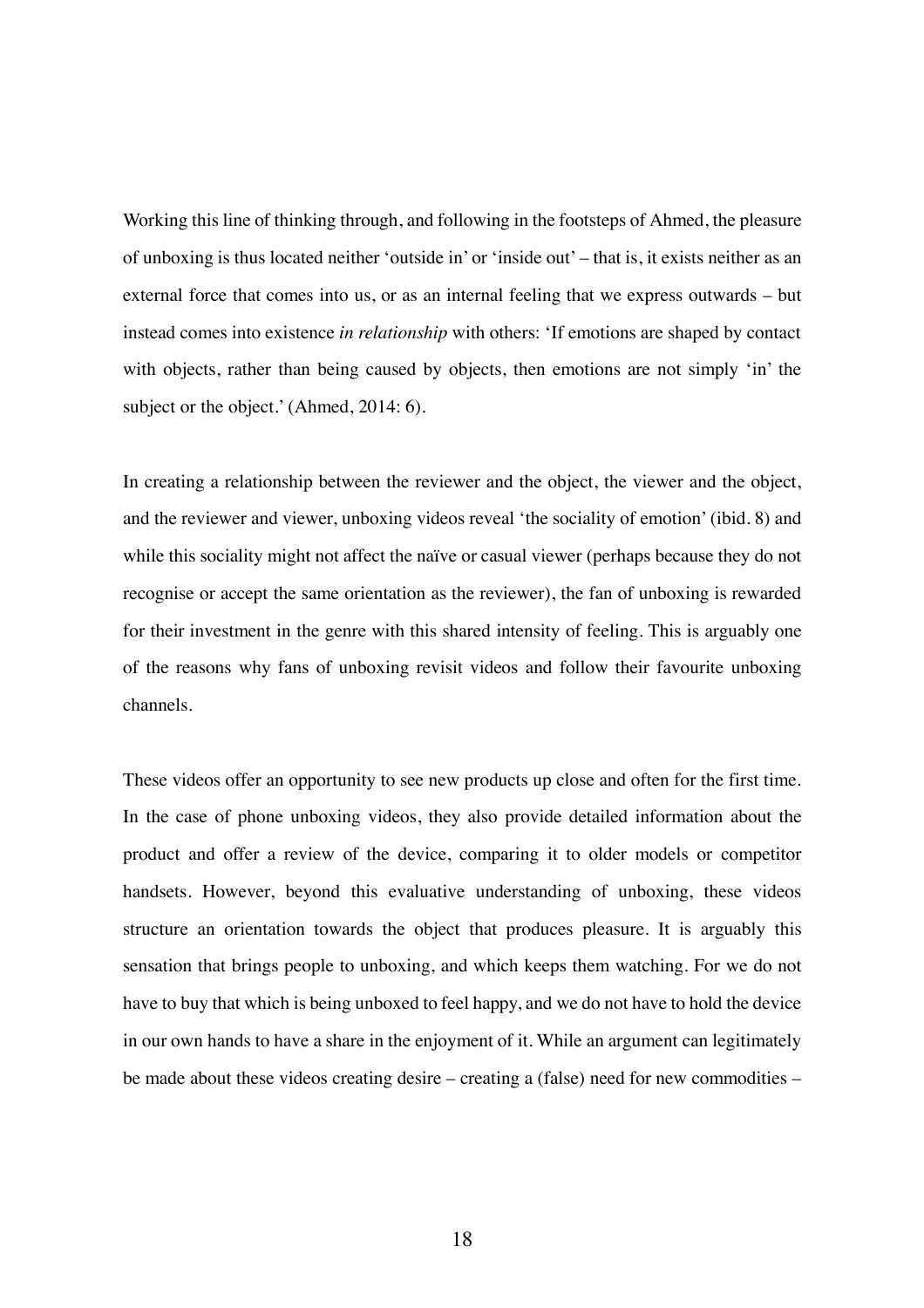such an argument cannot overlook the pleasures of the text in and of itself. These videos offer an opportunity to share in the 'happy event' of unboxing a new object by framing that event as a pleasurable experience. To repeat my earlier claim, unboxing videos turn the act of unboxing into a happy event. And repeated viewings offer repeated rewards in this respect, for the affective charge of unboxing does not dissipate, but increases with every new experience:

'To experience an object as being affective or sensational is to be directed not only towards and object, but to "whatever" is around that object, which includes what is behind the object, the conditions of its arrival.' (33)

These 'conditions of arrival' involve both the deployment of shared narrative conventions within a single text, and an engagement with the longer history of unboxing, revealing and evaluating; a history of the object (the smartphone), and the practice (unboxing) as pleasurable objects and practices. This history is alluded to by Ahmed when she writes that "the judgement about certain objects being happy is already made" (41); indeed, this judgement may well be the motivation for our happening upon them.

Having conceptualised the relationship between reviewer, viewer and object as a matter of pleasurable orientations, I want to consider how this relationship is developed through the cinematic frame deployed in unboxing videos.

#### **Getting Some Perspective**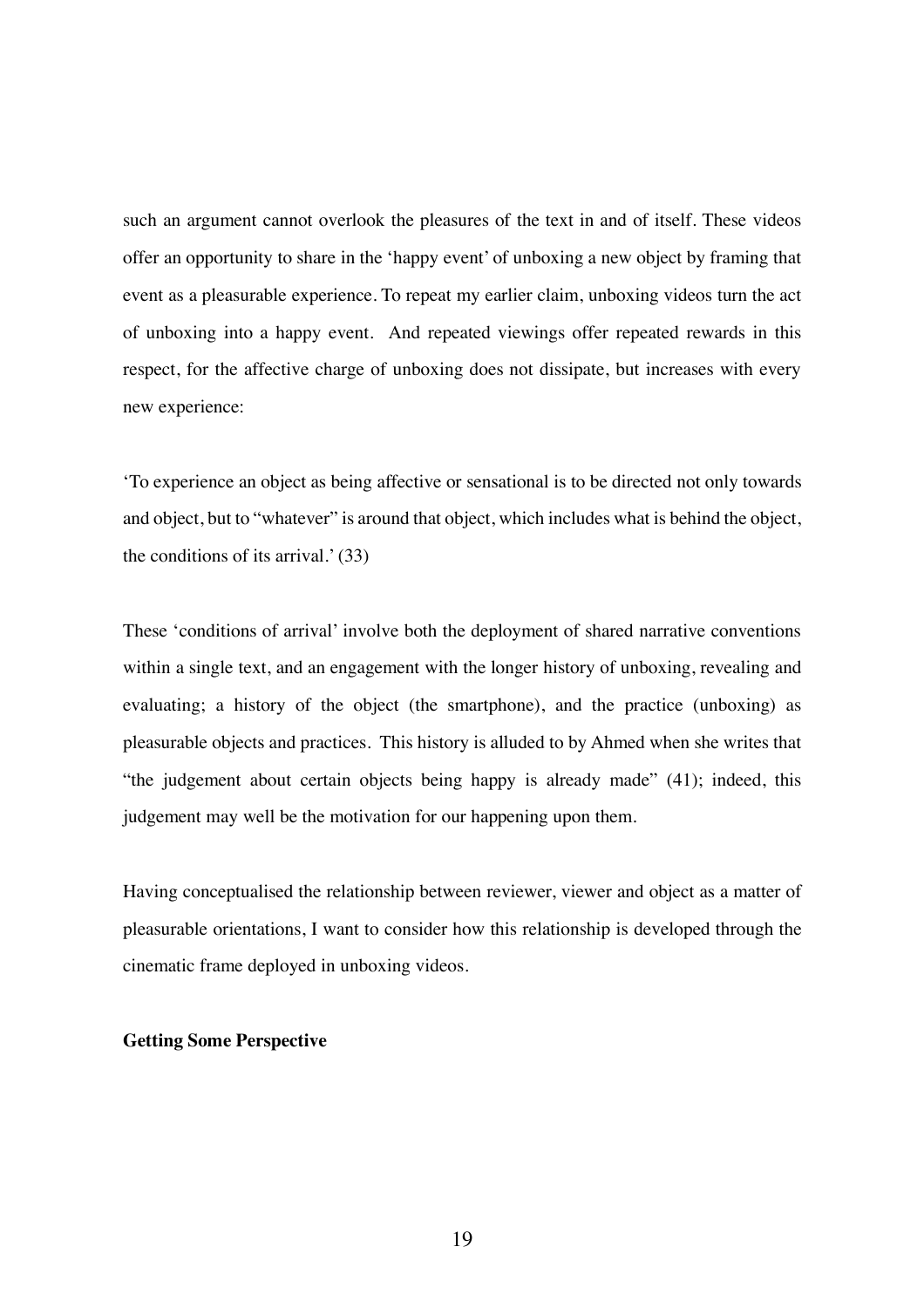Unboxing videos rely on point-of-view (POV) shots whereby the camera captures an approximation of what the reviewer sees in front of them. While many videos in the sample included shots of the reviewer talking to camera, as well as slow-pans and cut-aways, the POV shot was present in every text in the sample. Most often, the POV perspective is adopted during the initial unboxing and close inspection of the phone and its accessories and a look back at the earlier, more amateurish videos of professional reviewers demonstrates that the POV shot has long been central to the visual economy of this genre.

This use of POV links the unboxing video to other digital media forms, ranging from firstperson perspective computer games through to 'gonzo'8 pornography. Writing in the context of the former, Galloway (2006: 41) suggests that the POV shot 'tends to hover abstractly in space at roughly the same diegetic location of a character'. This hovering does not suggest an indexical relationship between the avatar and the player, so much as 'an approximation of a character's vision' that is more akin to 'a camera on a tripod' (ibid.). Offering an alternative reading of this visual perspective, Van Doorn (2010: 420) remarks that the 'low production value of 'homemade' amateur porn has become an aesthetic unto itself' and that POV shooting is central to this aesthetic, signifying veracity and speaking to the truth of the text.

Unboxing videos sit somewhere between Galloway's 'approximate' definition of POV and the more viscerally indexical reading offered by Van Doorn. Often the core of the review is

<sup>&</sup>lt;sup>8</sup> Gonzo pornography involves the director/cameraman acting as the performer (often the penetrative partner) who then shoots the scene from their perspective.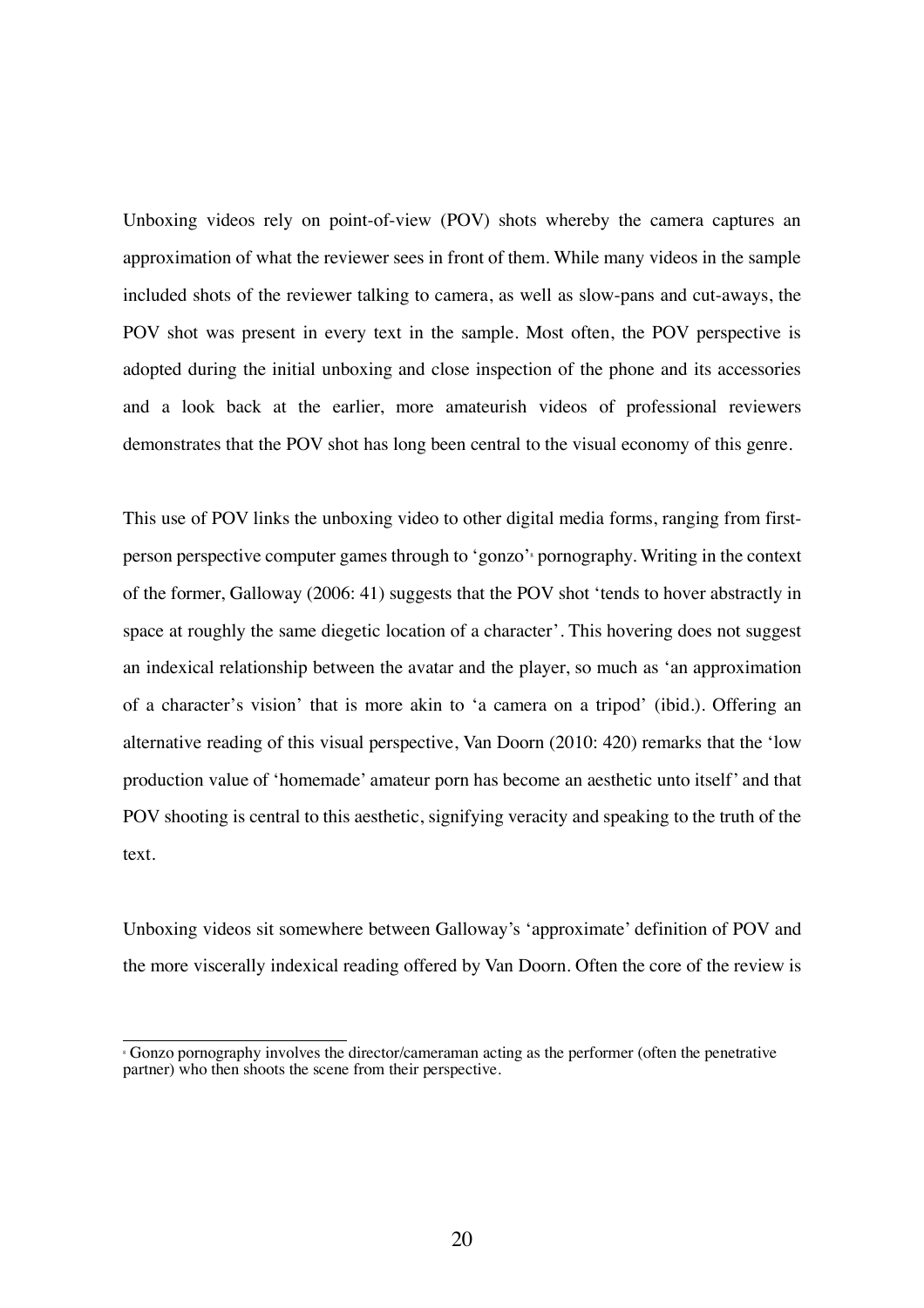shot from above, the camera trained on the surface below, suggesting the use of a tripod and resonating with Galloway's definition. As such, the unboxing video is only an approximation of what the reviewer sees.

At the same time, unboxing videos regularly demonstrate the DIY aesthetic of gonzo porn identified by Van Doorn. The videos included in the sample were often shot in domestic or work settings, featuring cluttered desks or countertops. Meanwhile, the angle of the camera mimics the position the viewer might adopt when unboxing a similar object, and perhaps also the position that the viewer adopts when watching such videos (for instance on a smartphone screen, held in the hand, over which we bow our heads).

This dialogue with other POV digital forms places unboxing videos within a broader cultural context and allows us to understand the position of the viewer in relation to both the reviewer and the text. Rush (2011: 252-253) posits the notion of the 'embodied metaphor' that momentarily exists when computer game players move out of a temporary state of aporia, and while unboxing videos do not feature such moments direct control, the POV perspective employed *does* point towards a kinaesthetic connection between the viewer and the text.

Thus, the hands that we see on the screen become our prostheses and these prosthetic limbs, and work with the POV perspective, to offer a sense of vicarious touch. It is as if we are holding, caressing and evaluating the new phone, and the hands of the reviewer extend into the frame from the bottom corners of the screen, situating their (off-screen) body in the same position as ours. The cinematic apparatus not only allows us to see the phone being unboxed, but also provides us with an opportunity to touch it, if only remotely.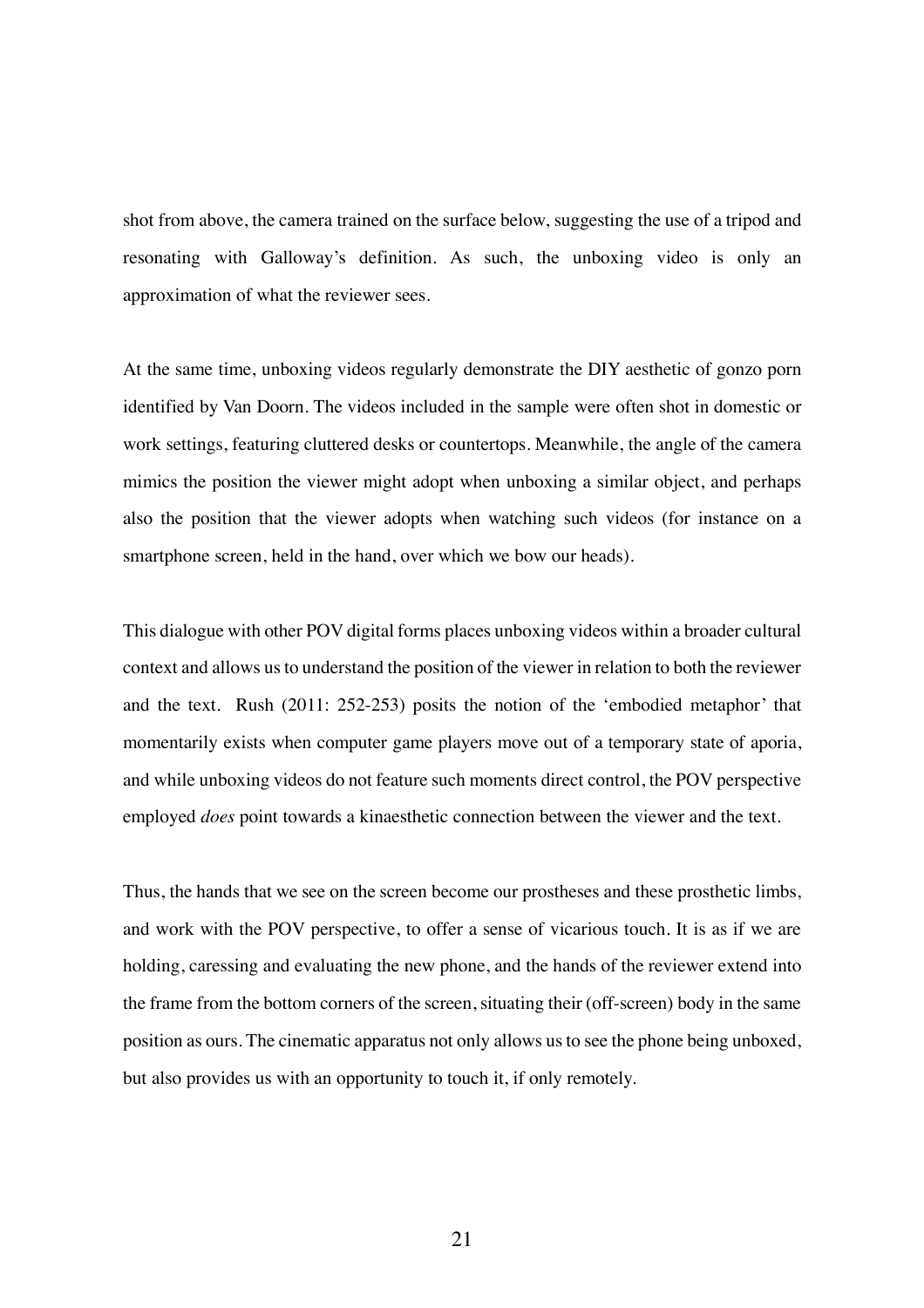In this way the unboxing video creates instances of what Laura Marks (2000) terms 'haptic visuality'. Here, the distance between objects - and between object and subject – is reduced, allowing the viewer to 'move over the surface of its object rather than plunge into illusionistic depth' (162). This form of spectatorship is 'more inclined to graze than to gaze' (ibid.) and invites the viewer to engage with screened objects at a closer, arguably more visceral level. Referring to Marks' term, Kuhn and Westwell (2012: np) write that,

'haptic visuality suggests a more all-encompassing, visceral, emotional, sensuous, form of cinematic engagement than that proposed by a mode of film spectatorship defined exclusively in terms of vision.'

This sensuous mode of  $g(r)$ azing is common in the unboxing video, which relies heavily on communicating a sense of touch the viewer. Touch has historically been central to the experience of consumption (see Hornick, 1992; Peck & Wiggins, 2006; Peck & Shu, 2009; Abhishek et al. 2014) and, since the story of Doubting Thomas, it isn't just seeing but also *feeling* that is believing. The important role that touch plays in our understanding of, and investment in, new objects was recognized several decades ago by the producers of homeshopping channels. This platform for remote shopping has long relied heavily on close-up shots of hands holding, caressing and modelling all manner of items, as the camera moves slowly over the surfaces of the object, following the manicured nails of the presenter as their hand moves sensuously over the commodity. O'Connell (2013) comments on the allure of these channels, writing that: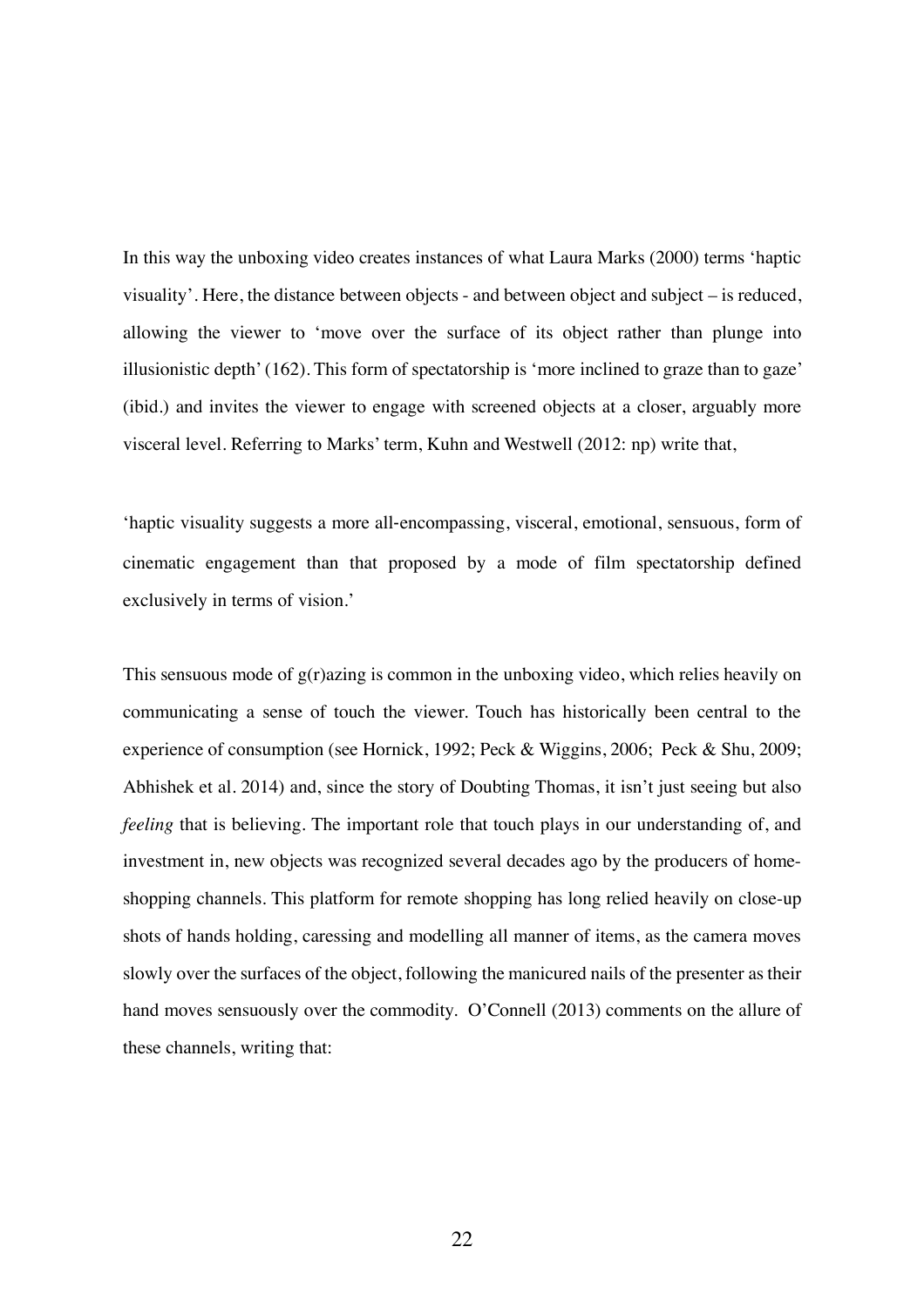'*I remember being especially transfixed by one presenter's ability to make the opening and closing of a fifty-quid CD player's loading tray seem a marvel of engineering: "Just look at the smoothness of the way it opens up when I depress the button here. Can we get in a little tighter with the camera on this, please? It's a marvelous feature. I could do this all day." I could have watched those guys all day, too.*' (O'Connell, 2013: np.)

Touch is central to the pleasures (and economics) of home-shopping channels and a similar focus on touch – as a mode of evaluation, appreciation and, in a sense understanding the new object - is common in unboxing.

Marks contends that 'in haptic visuality the contact can be as gentle as a caress' and the combination of close inspection and long lingering shots that we find in unboxing videos suggests that we are invited to caress the new object with our eyes, just as it is caressed by the hands of the reviewer. This visceral quality of unboxing is maintained via the regular contact made between the reviewer's hand and the phone, and in unboxing videos reviewers touch their phones *a lot*.

Touching the phone is central to both the visual economy and the narrative structure of unboxing videos. Reviewers are invested in touching, stroking and 'feeling' the phones they are unboxing, and the haptic quality of the phone is central to an apprehension and appreciation of it. Returning to my earlier discussion of affect, it is often through tactile interpretations of the phone and its packaging that the specific orientation to the object is revealed: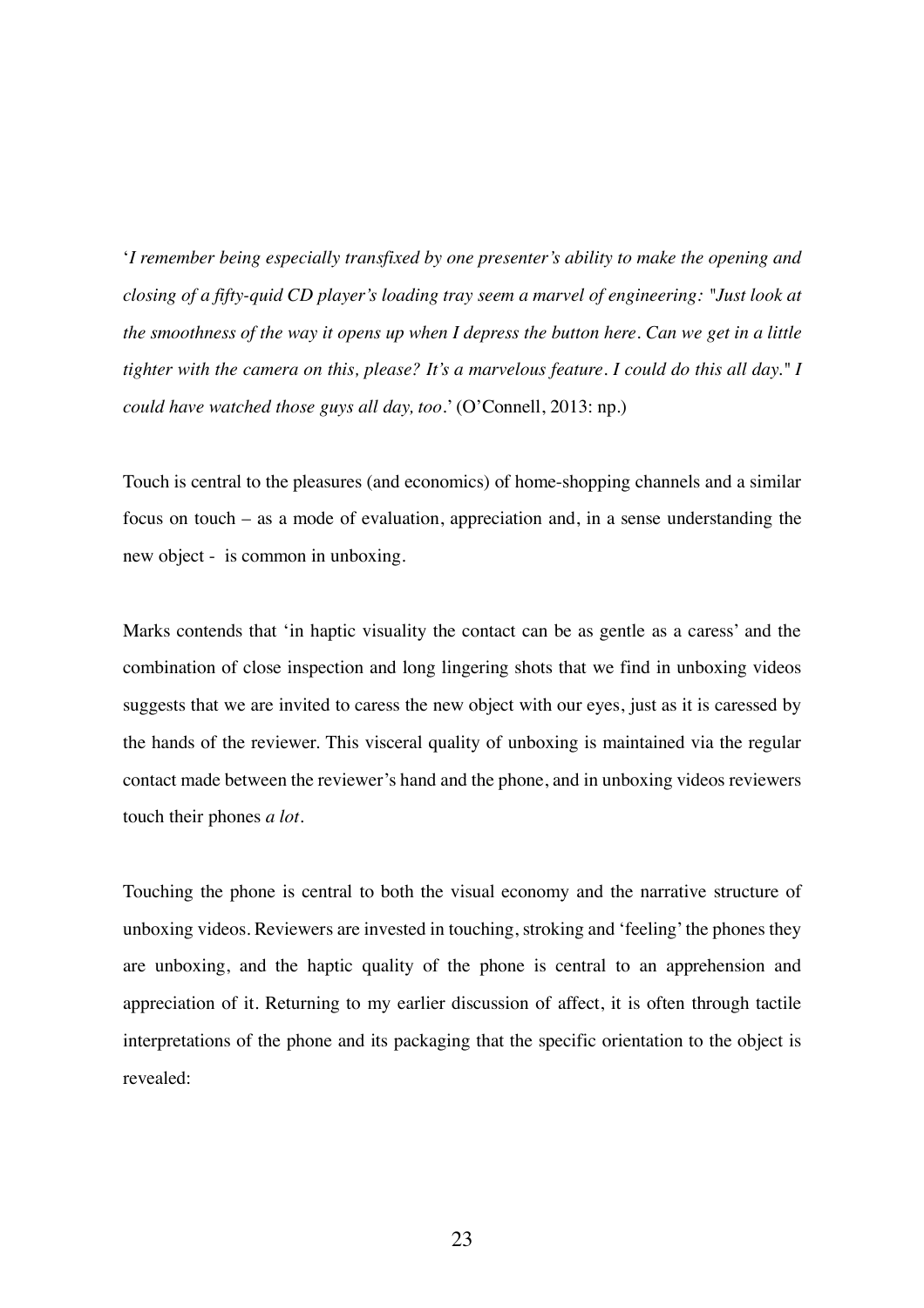'*Whether you're a Samsung fan or not, you have to admit it; this thing is gorgeous. And the improved design with the subtle curve on the back makes it feel even better in the hand. There's no easy way of describing this sensation [.…] you want to grab it from the table just to touch it just to feel it one more time and that's how good the S7 Edge feels in the hand*.' - PocketNow

Of course, the smartphone is the quintessential 'handheld' device and from this perspective it makes sense that reviewers would fixate on the feel of the phone in the hand. Nevertheless, touch plays a key role in both the engagement with, and enjoyment of, the smartphone. The care with which reviewers unbox items is reminiscent of the venerated way in which religious texts (the Bible, the Qur'an, the Torah) are opened by priests. Likewise, the convention of carefully unpacking each item of the box and inspecting it, commenting upon it and putting it aside evokes a sense of ritual. This reverence for the object reaches its zenith as the reviewer comes face to face with the new device and focuses their attention on the tactile sensation of holding in in their hands. At this point, words regularly fail them, if only momentarily. For instance, the unnamed reviewer of a *2 Minute Tech*, expresses joy and wonderment when he handles his new device for the first time;

*'[Sigh] Wow, wow, [sharp intake of breath] ah wow. Really excited by this.'*

Meanwhile, another reviewer, Sebastian Cevallos (2015), scales octaves as he struggles to articulate the awe he experiences as he unwraps his new phone: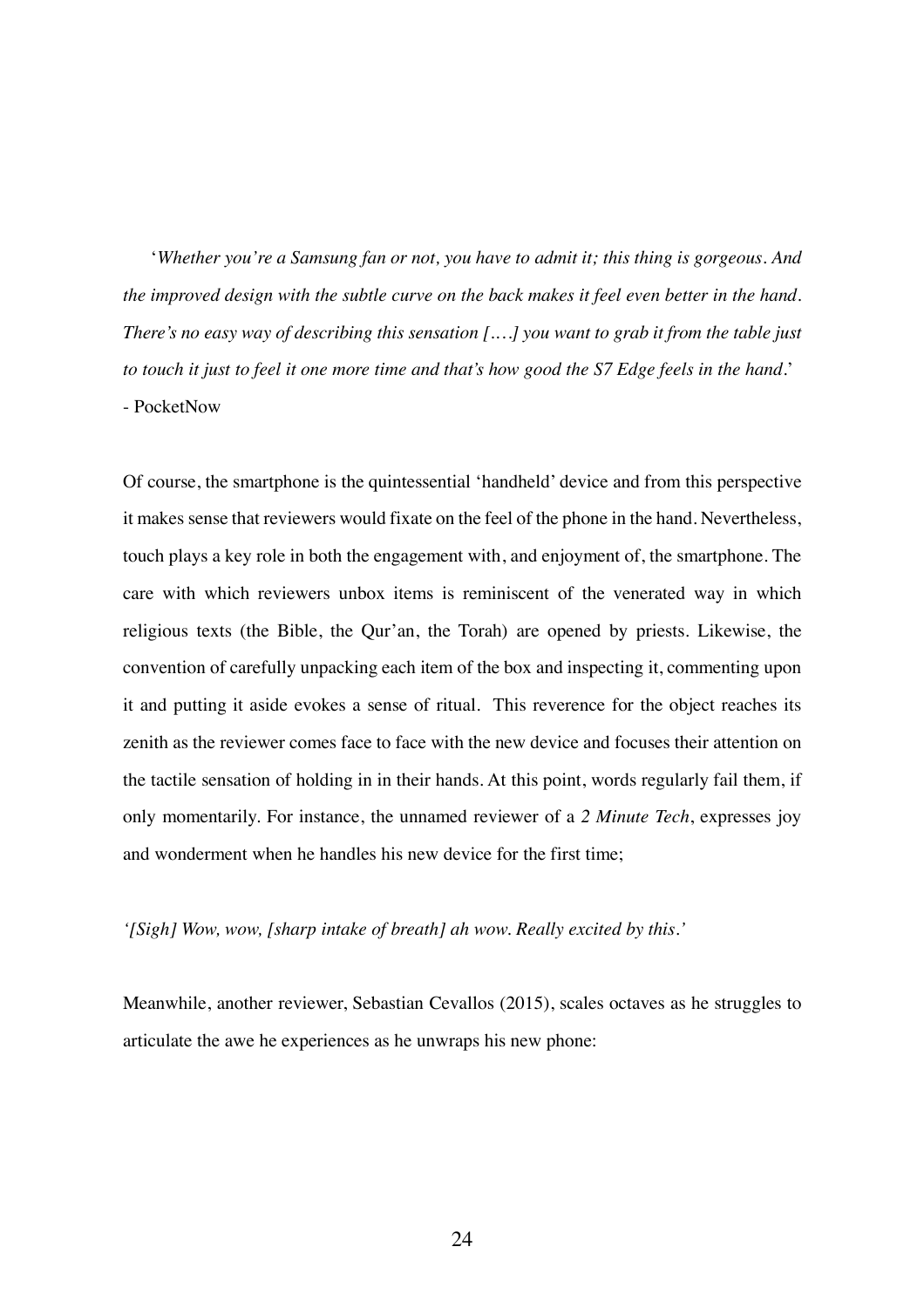'*Oh my God! Oh my God!! I can't even!! Like, like I don't even have any words. Look, how nice that looks on camera! I am freaking out! I'm freaking out! Why you do this every year iPhone? I mean Apple? [high pitched voice] Oh my God!*'

Pels (1998) suggests that objects can become 'animated' via a sense of wonderment, and this wonderment echoes Gell's (1992) discussion of fetish objects and the aura they seem to possess. The pleasurable responses – the gasps and sighs, the exclamations and pauses contained in these videos suggest that the smartphone comes to us (via the reviewer) with an aura that has the capacity to captivate. The re/viewer is 'caught' by the object as they/we move their/our hands over its smooth surfaces, ridges and buttons, discovering it for the first time.

The unboxing video's ability to captivate echoes broader discussions of technology, which regularly identify the aura that surrounds certain technology companies and the products they design (see, for example, Björkman, 2002 and McArthur, 2014). We might therefore think of unboxing videos as recordings that communicate the aura of new technologies. This sets up a tension between utilitarian and aesthetic evaluations of the new device and reviewers typically frame their videos as offering the former, providing detailed information on the functionality of the new product. However, as those moments of affective response reveal, these 'technical' reviews are subject to momentary ruptures, whereby an aesthetic hermeneutic triumphs over a functionalist one; when the pleasure of the object overcomes a more 'rational' assessment of it.

#### **CONCLUSION**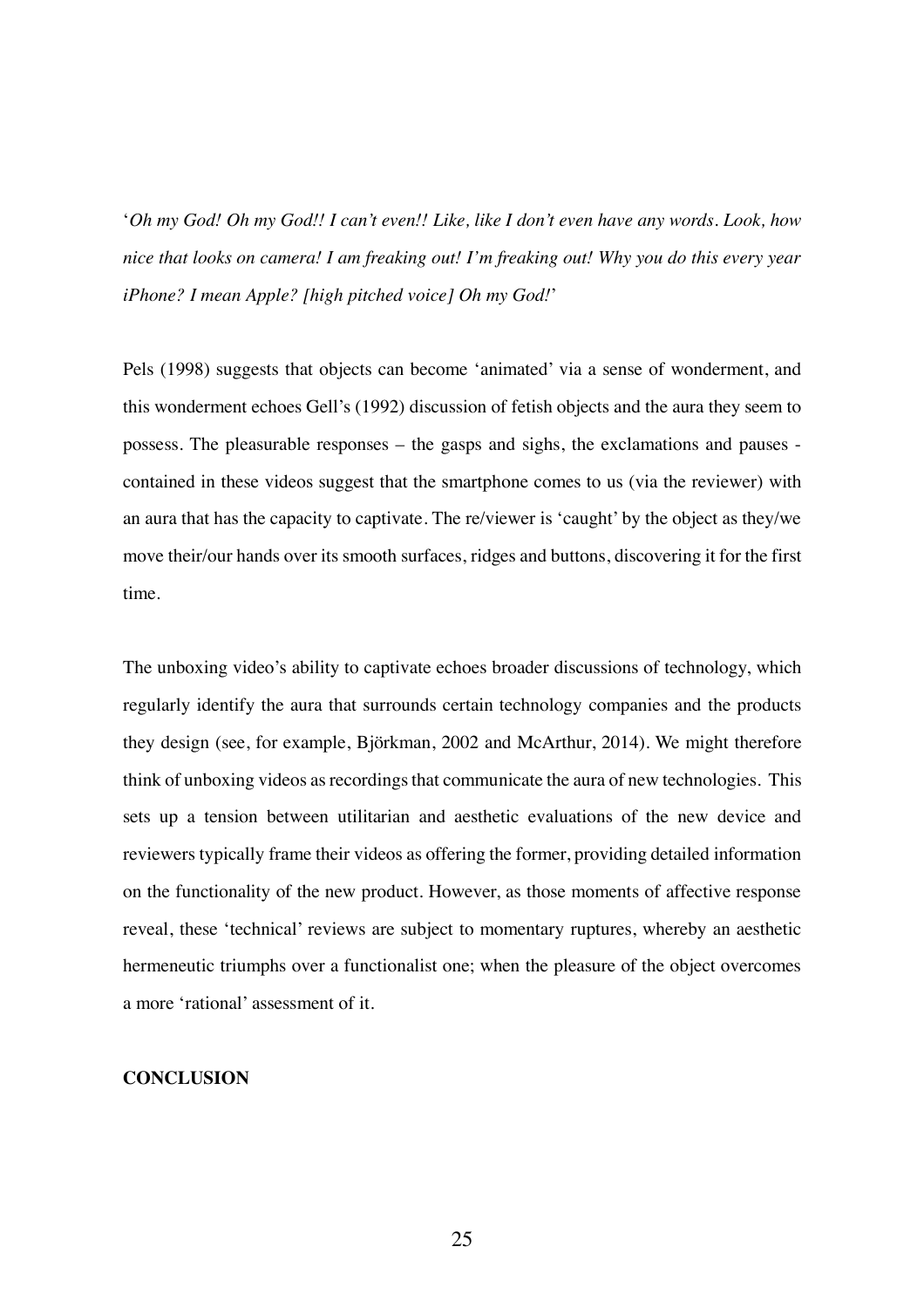It is easy to write off unboxing videos as a bizarre Internet phenomenon demonstrating little more than the fact that some of us appear to have too much time on our hands. The fact that top unboxing channels gross millions of dollars a year, does little to alter this line of thinking. Meanwhile, the fact that this genre can be considered as the colonising of yet another aspect of daily life by capitalist culture, has perhaps limited critical interest in what is often seen as nothing more than a new form of advertising. Indeed, as the boundaries between commercial brands and independent reviewers become increasingly porous, unboxing videos are perhaps most commonly understood as a new form of advertising. Such a reading is valid, for unboxing videos have most certainly become advertisements for commodities, even if the genre didn't start out that way. However, this does not prevent them from being intensely pleasurable texts. Indeed, it is arguably the pleasure of unboxing that these videos articulate that mobilises our desire for commodities.

When I embarked on this research, I did so in the hope of giving due attention to the pleasures of this digital form, rather than to the policy and regulatory questions that they invariably call to mind. As a fan of this genre, I find these videos intensely enjoyable even though that enjoyment is tinged with concern for the desire they create in me for new 'stuff. No doubt like many other viewers, I am aware of how these videos fit into a larger system of compulsory consumption, and that I am being shown something I *want*, rather than something I *need*. Indeed, on some occasions these videos make me want something that I didn't even know existed prior to watching its unboxing. Throughout this project I have been sensitive to the fact that unboxing videos are part of the digital economy and, like other aspects of contemporary life (digital or otherwise), they are products and reflections of a capitalist means of production. It is impossible not to see this.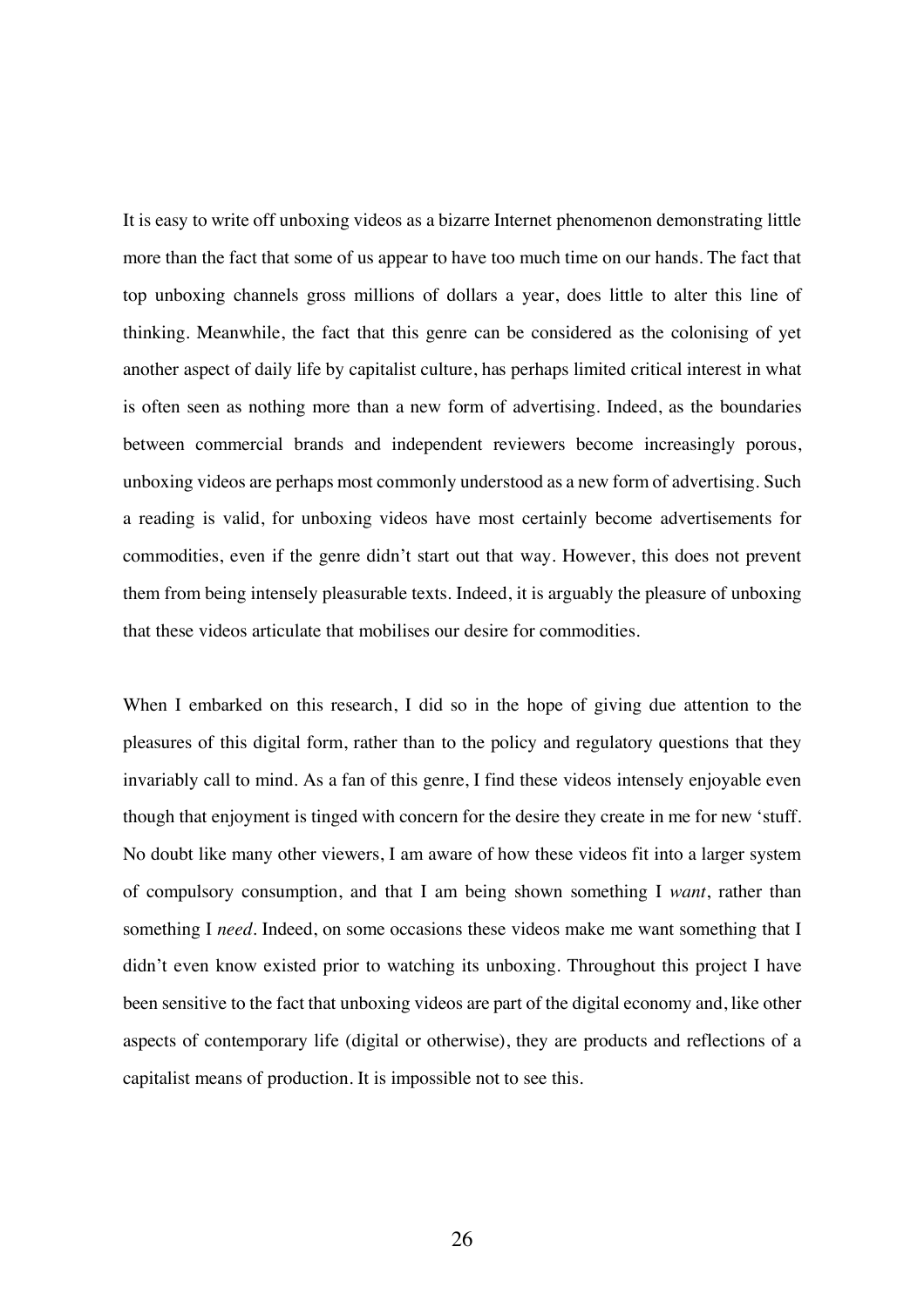What has remained less visible until now, however, is the way in which pleasure operates within this genre. Indeed, it is only by acknowledging the shared orientation these videos facilitate, and the haptic pleasures of unboxing they communicate, that we can fully comprehend this wildly popular digital form. An understanding of the pleasures of unboxing helps us to situate these videos within the broader landscape of consumer culture. At the same time, it goes some way to explaining the enduring appeal of this genre, some ten years after that very first unboxing.

### **References**

2 Minute Tech (2015) *iPhone 6s Plus Unboxing, Setup and First Impressions* Available at: https://www.youtube.com/watch?v=Wi\_uFbE0GF8&t=16s (accessed 2May 2017).

Abhishek, S., Sinha, Piyush K, and Vohra, Nehraki, (2014) 'Role of haptic touch in shopping: some methodological contributions' in *Decision*. 40 (3): 153 - 163.

Abidin, C, and Ots, M (2016) Influencers Tell All? Unravelling Authenticity and Credibility in a Brand Scandal. In: Edström, M, Kenyon, A,T and Svensson, E-M (eds.) *Blurring the Lines: Market-driven and Democracy-driven Freedom of Expression*, Göteborg: NICMCR: 153-161.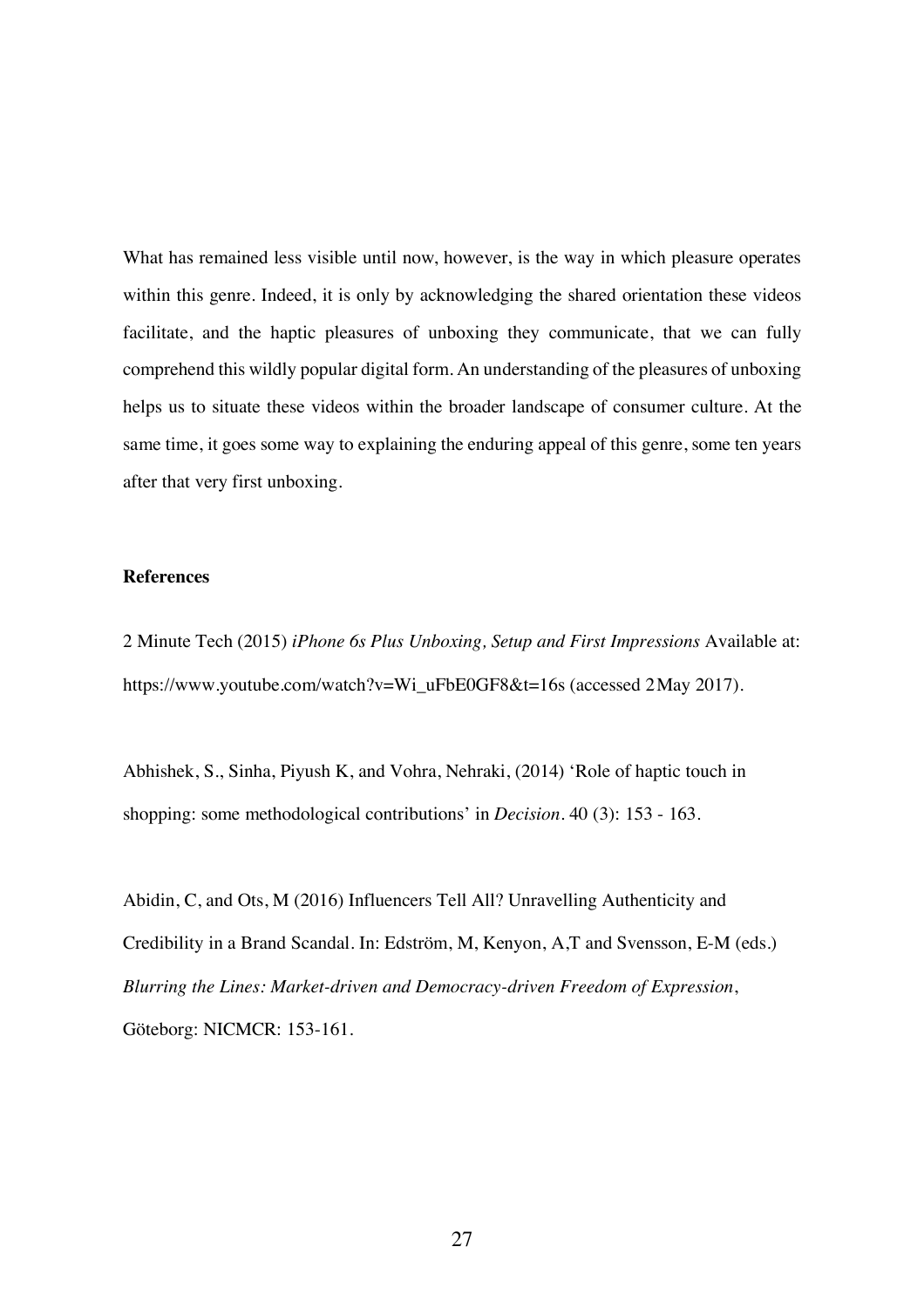Ahmed, S (2010) 'Happy Objects'. In: Gregg, M. and Seigworth, G.J. (eds.) The Affect Theory Reader. London: Duke University Press: 29 – 51.

Ahmed, S (2014) *Cultural politics of emotion*. Edinburgh, Edinburgh University Press.

Andrejevic M (2009) Exploiting YouTube: the contradictions of user-generated labor'. In: Snikars, P and Vonderau, P (eds.) *The YouTube Reader*. Stockholm: National Library of Sweden, Wallflower Press: 406–423.

Barker, T (2015) 'The weirdly sexual psychology behind product unboxing videos on YouTube' [online] Available at: http://www.mtv.com/news/2135510/product-unboxingvideos-psychology/ (accessed 20 Feb 2018)

BeginnersTech (2016) *Unboxing Galaxy S7 Edge Unboxing & First Impressions.*  Available at: https://www.youtube.com/watch?v=Ysya0t-i4rQ&t=62s (accessed 1May 2017).

Björkman, I (2002) Aura: Aesthetic business creativity. *Consumption Markets & Culture*. 5 (1): 69-78.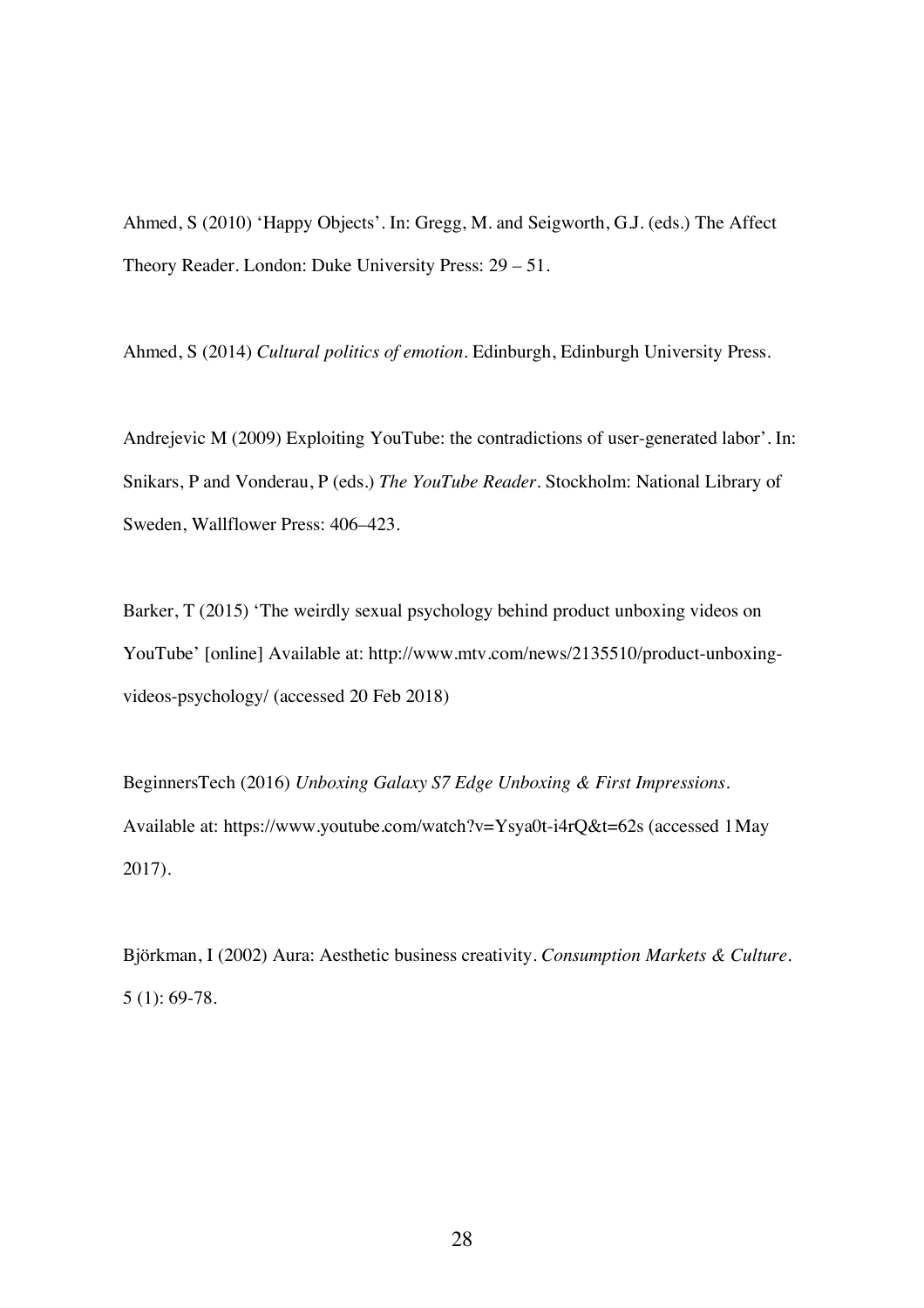Botterill, J (2013) Property Porn: An Analysis of Online Real Estate Advertising. In: McAllister, M, P and West, E (eds.) *The Routledge companion to advertising and promotional culture*. New York, Routledge: 326-338.

Buist, E (2014) Unboxing – the YouTube phenomenon that lets you see what you're getting. In: *The Guardian*. Available at: https://www.theguardian.com/technology/shortcuts/2014/jul/21/unboxing-youtubephenomenon-videos-unpackaging-toys (accessed 1 May 2017).

Burgess, J and Green, J (2009) 'The entrepreneurial vlogger : participatory culture beyond the professional-amateur divide'. In: Snikars, P and Vonderau, P (eds) *The YouTube Reader*. Stockholm: National Library of Sweden, Wallflower Press: 89-107.

Cevallos, S (2015) iPhone 6S Unboxing & Review. Available at: https://www.youtube.com/watch?v=mR3GWRgQ-0M&t=24s (accessed 2May 2017).

Cheal, D (1987) ''Showing them you love them": gift giving and the dialectic of intimacy. *The Sociological Review*, 35(1): 150-169.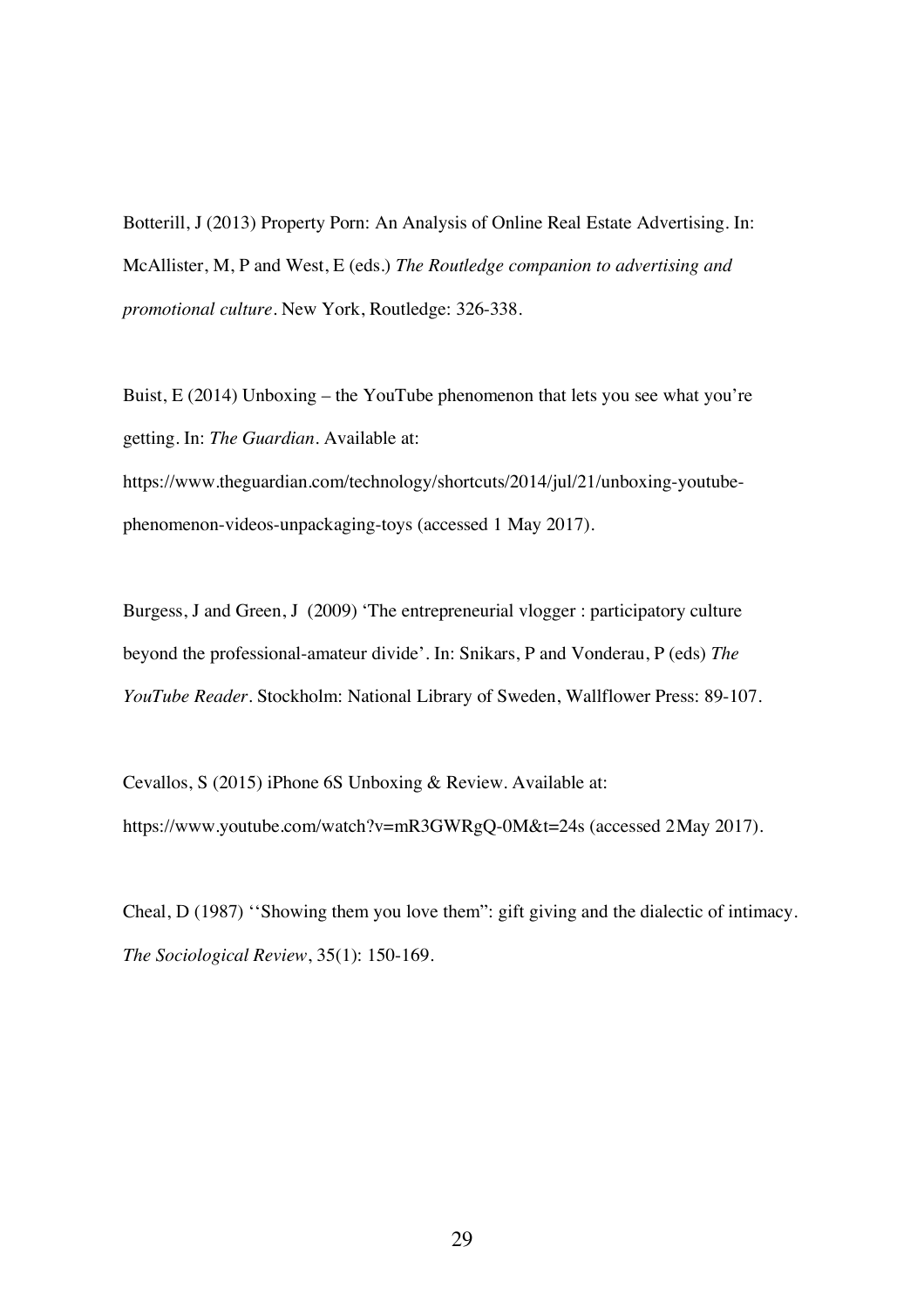Craig, D and Cunningham, S (2017) Toy Unboxing: Living in A(n Unregulated) Material World. *Media International Australia*. Available at:

http://journals.sagepub.com/doi/10.1177/1329878X17693700. (accessed 1 May 2017).

DeGeneres, E (2015) Ellen Unboxes a New Trend. Available at: https://www.youtube.com/watch?v=Oh6RJGBACBo&t=38s. (accessed 1 May 2017).

Donlan, C (2012) Why are Unboxers so Weird and Stupid? In: *Vice Magazine*. Available at: https://www.vice.com/en\_uk/article/why-are-these-people-so-weird-and-stupidunboxers (accessed 1 May 2017).

Duhigg, C and Barbozaa, D (2012) In China, human costs are built into an iPad. In: *New York Times* Jan, 25 2012 Available at: http://www.nytimes.com/2012/01/26/business/ieconomy-apples-ipad-and-the-humancosts-for-workers-in-china.html (accessed 24 March 2017).

Ellen, R (1990) Nuaula Sacred Shields: The reproduction of things or the reproduction of images? *Etnofoor*, 3 (1): 5-25.

Ferenstein, G (2015) YouTube's 10 most profitable channels in 2014 were, um, not what I expected. In: VentureBeat.com. Available at: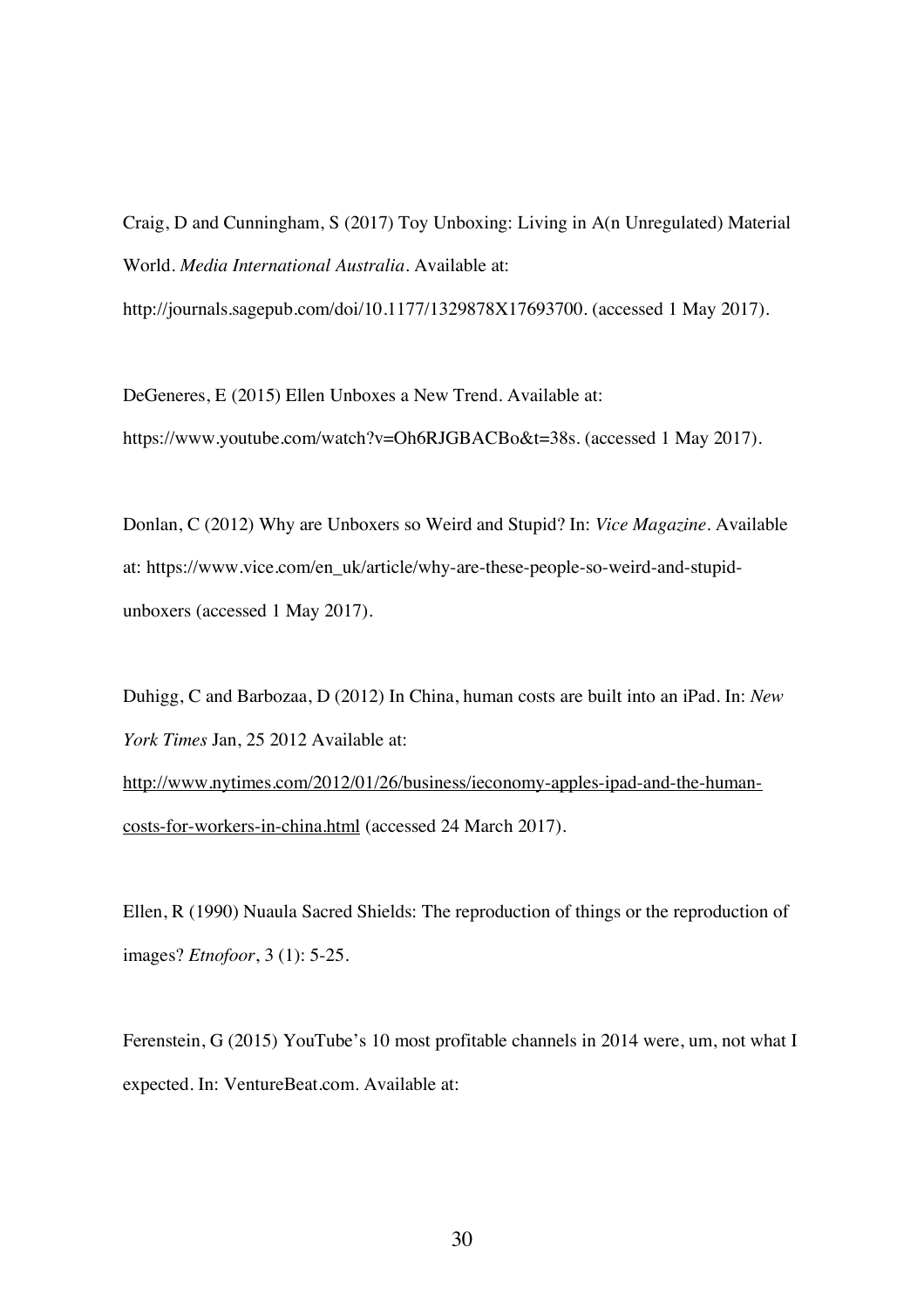https://venturebeat.com/2015/01/02/youtubes-10-most-profitable-channels-of-2014-wereum-not-what-i-expected/. (accessed 1 May 2017).

For the Love of Tech (2015) Microsoft Lumia 950 Unboxing and First Impressions. Available at: https://www.youtube.com/watch?v=Fzz\_k0Ykc40&t=23s. (accessed 2 May 2017).

Forbes Magazine 'These 10 tech and business experts rule social media'. Available at https://www.forbes.com/top-influencers/2017/tech-business/#10d1aa35a28f (accessed 27 February 2018).

Galloway, A (2006) *Gaming: Essays on algorithmic culture*. Minneapolis, University of Minnesota Press.

Gell, A (1992) The technology of enchantment and the enchantment of technology. In: Hirsch, E (ed.) *The art of anthropology: essays and diagrams*. Oxford, Berg: 159-186.

Hesmondhalgh, D (2010) User-generated content, free labour and the cultural industries. *Ephemera* 10 (3/4): 267-284.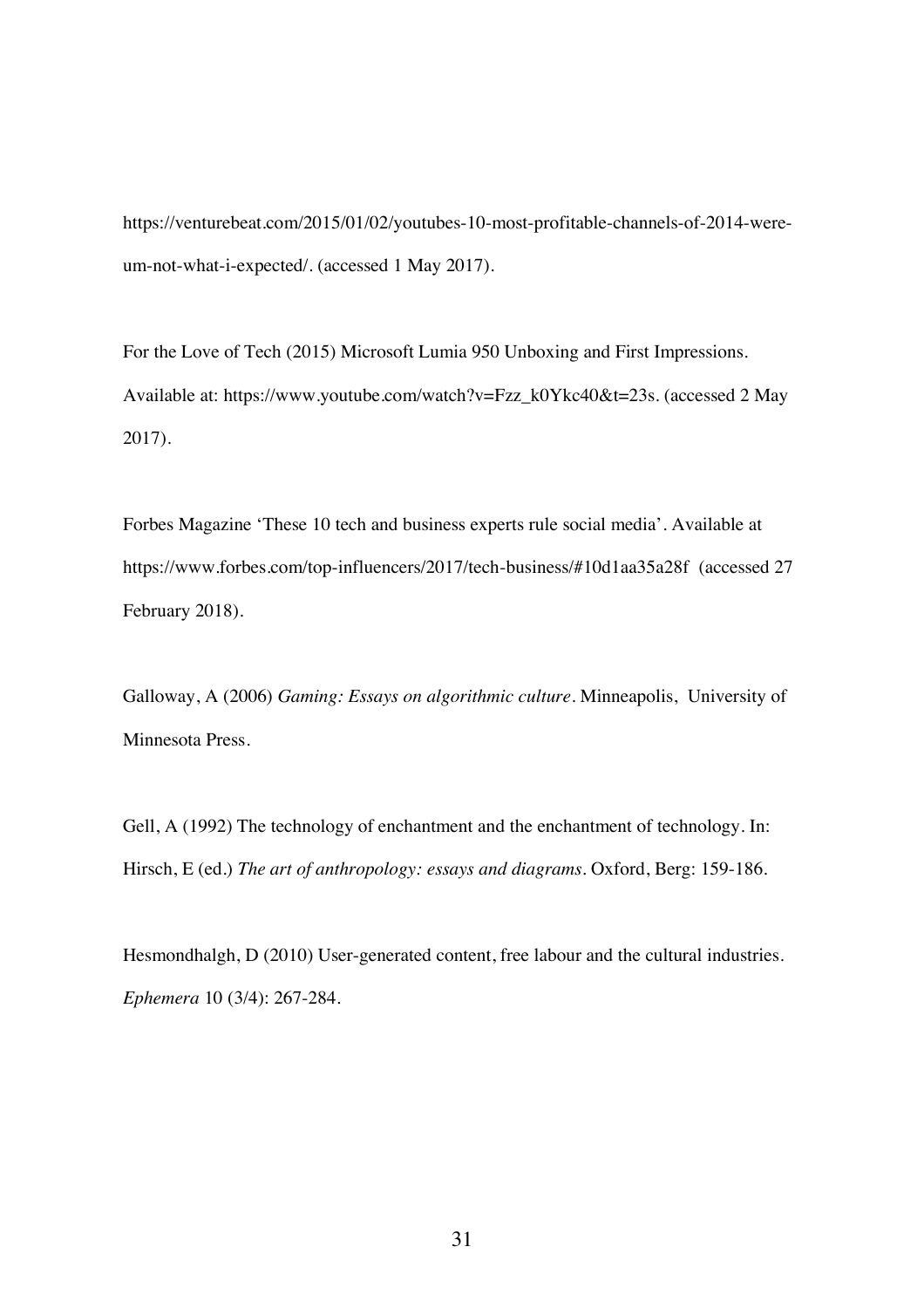Hoff, R. D (2015) Unboxing" videos a Gift to Marketers. In: *The New York Times* Available at: https://www.nytimes.com/2015/12/07/business/media/unboxing-videos-agift-to-marketers.html?\_r=1. (accessed 1May 2017).

Hornick, Jacob (1992) 'Tactile stimulation and consumer response' in *Journal of Consumer Research*, 19: 449-458.

Jenkins, H (2013) What happened before YouTube. In: Burgess, J and Green, J (eds.) *YouTube: Online Video and Participatory Culture*. Cambridge, Polity Press: 109 - 125.

Kuhn, A. & Westwell, G. (eds.) (2012) A Dictionary of Film Studies. Oxford, Oxford University Press. 2<sup>nd</sup> ed.

Lewis, T (ed.) (2013) *TV Transformations: Revealing the makeover show*. London, Routledge.

Li, S (2015) Watch how these YouTube stars make money unboxing toys. In: *Los Angeles Times.* Available at: http://www.latimes.com/business/la-fi-toy-unboxing-boom-20151224-story.html. (accessed 1 May 2017).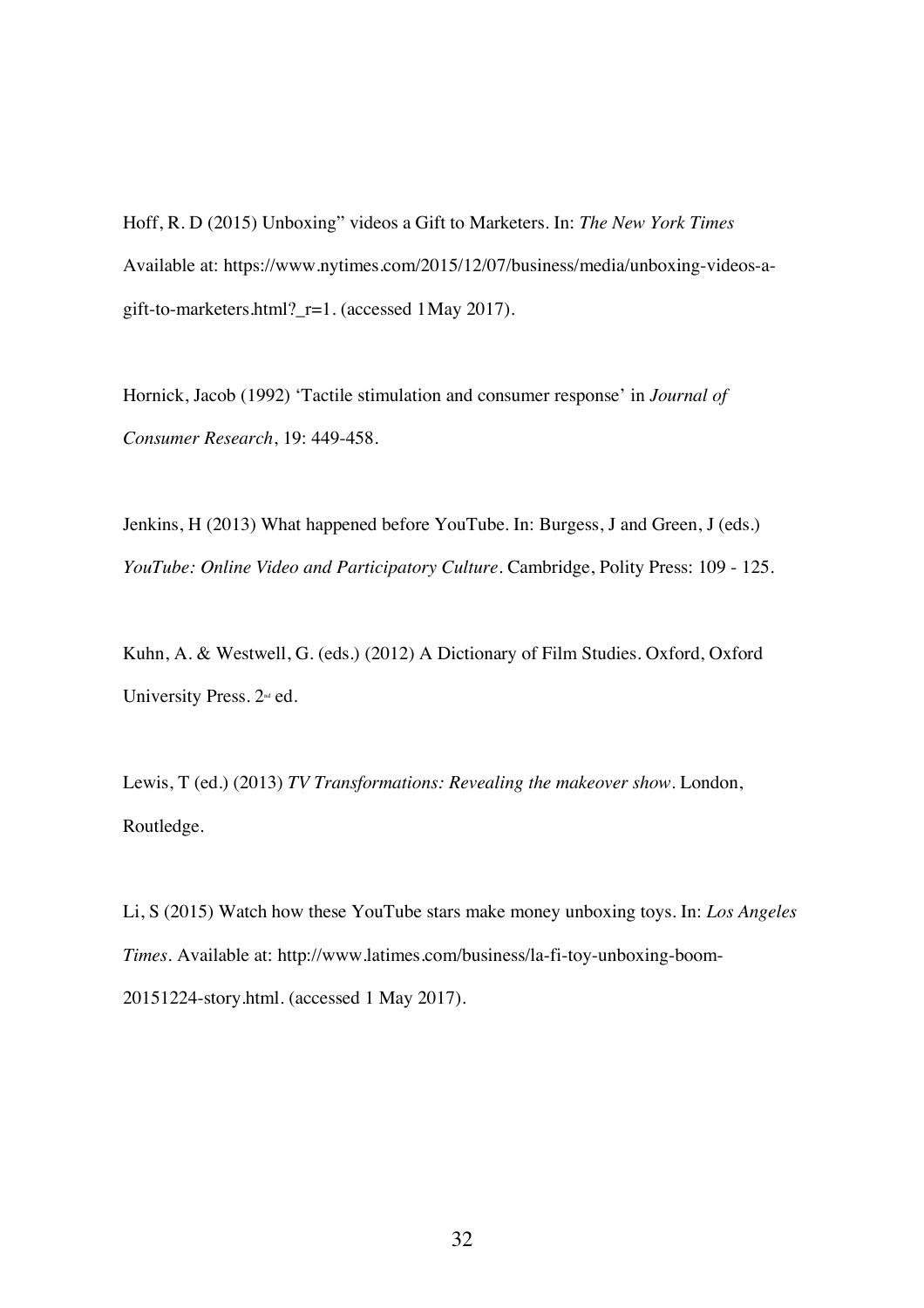Marks, L (2000) *The skin of the film: Intercultural cinema, embodiment, and the senses*. Durham, Duke University Press.

Marwick, A. E (2013) *Status update: Celebrity, publicity, & branding in the social media age*. New Haven, CT, Yale University Press

McArthur, E (2014) The iPhone Erfahrung: Siri, the auditory unconscious, and Walter Benjamin's "Aura". In: Weiss, D. M, Propen, A, D and Reid, C.E (eds.) *Design, Mediation and the Posthuman*. Lanham, Lexington Books: 113 -128.

O'Connell, M (2013) The cult of unboxing. In: Fortune Magazine. Available at: http://fortune.com/2013/07/11/the-cult-of-unboxing/ (accessed 25 February 2016).

Peck, J and Shu, S, B (2009) 'The effect of mere touch on perceived ownership' in *Journal of consumer research*, 36: 434-447.

Peck, J and Wiggins, J (2006) '"It just feels good": Customers' affective response to touch and its influence on persuasion' in *Journal of marketing*, 70 (4): 56-69.

Pels, P (1998) The spirit of matter: On fetish, rarity, fact and fancy, In: Spyer, P (ed) *Border Fetishisms: Material Objects in Unstable Places*. London, Routledge: 91-121.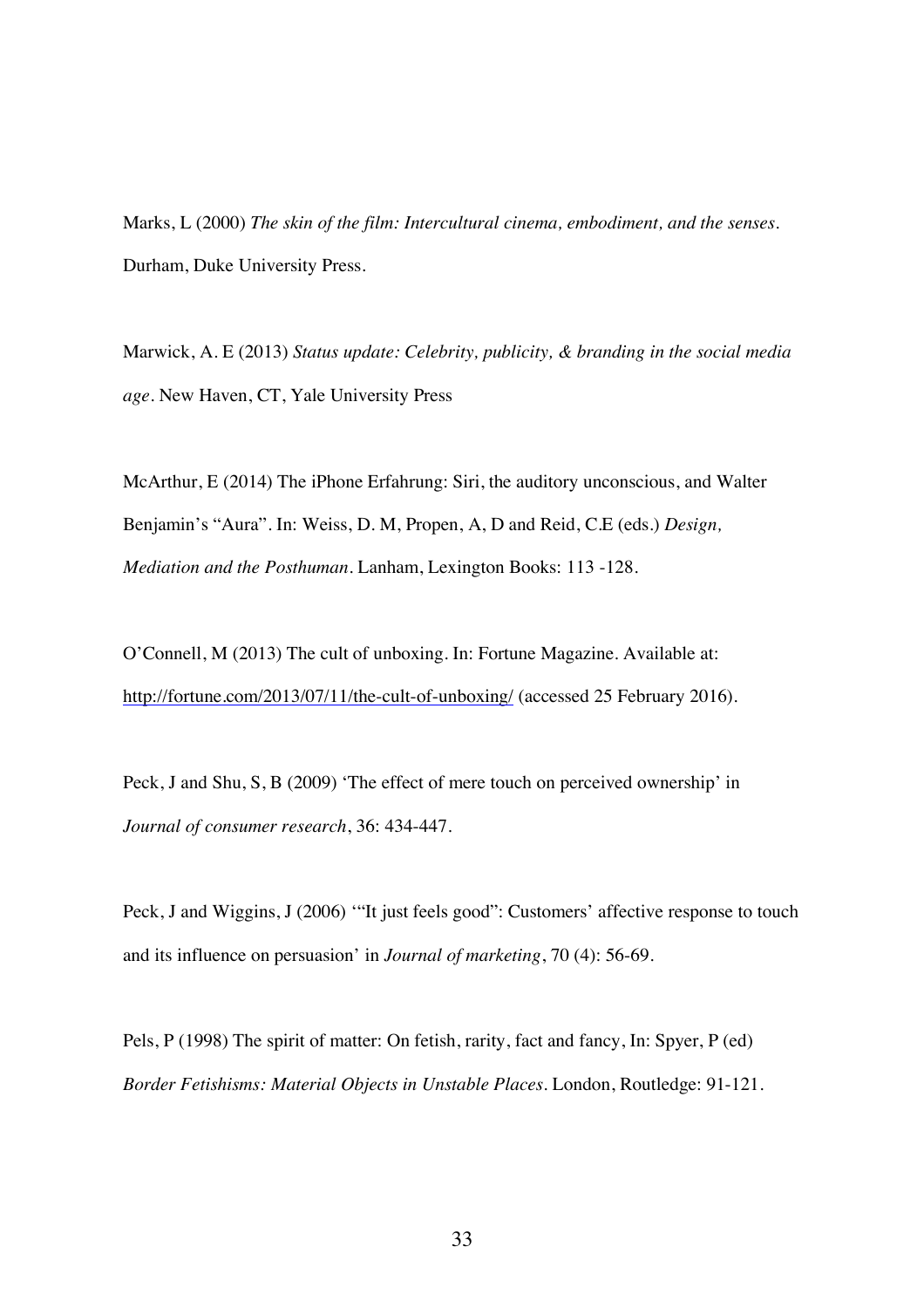PocketNow (2016) Galaxy S7 edge Unboxing & First Impressions: Samsung's got it right! Available at: https://www.youtube.com/watch?v=ygjLTWHw3qw&t=87s (accessed 2May 2017).

Rousseau, S (2014) Food "porn" in media. In: Thompson, P.B and Kaplan, D.M (eds) *The Encyclopaedia of Food and Agricultural Ethics*. Springer Netherlands: 748-754.

Rush, J (2011) Embodied metaphors: exposing informatics control through first-person shooters. *Games and Culture* 6(3): 245-258.

Techbotnic.com '10 things you don't know about Unbox Therapy'. Available at: http://techbotinc.com/10-things-dont-know-unbox-therapy/ (accessed 28 February 2018)

Unboxing Therapy (2015) Unboxing every iPhone 6S/6S Plus. Available at: https://www.youtube.com/watch?v=32NWI-tyaPc&t=17s (accessed 2 May 2017).

Van Doorn, N (2010) Keeping it real: user-generated pornography, gender reification and visual pleasure. *The International Journal of Research into New Media Technologies*, 16(4): 411- 430.